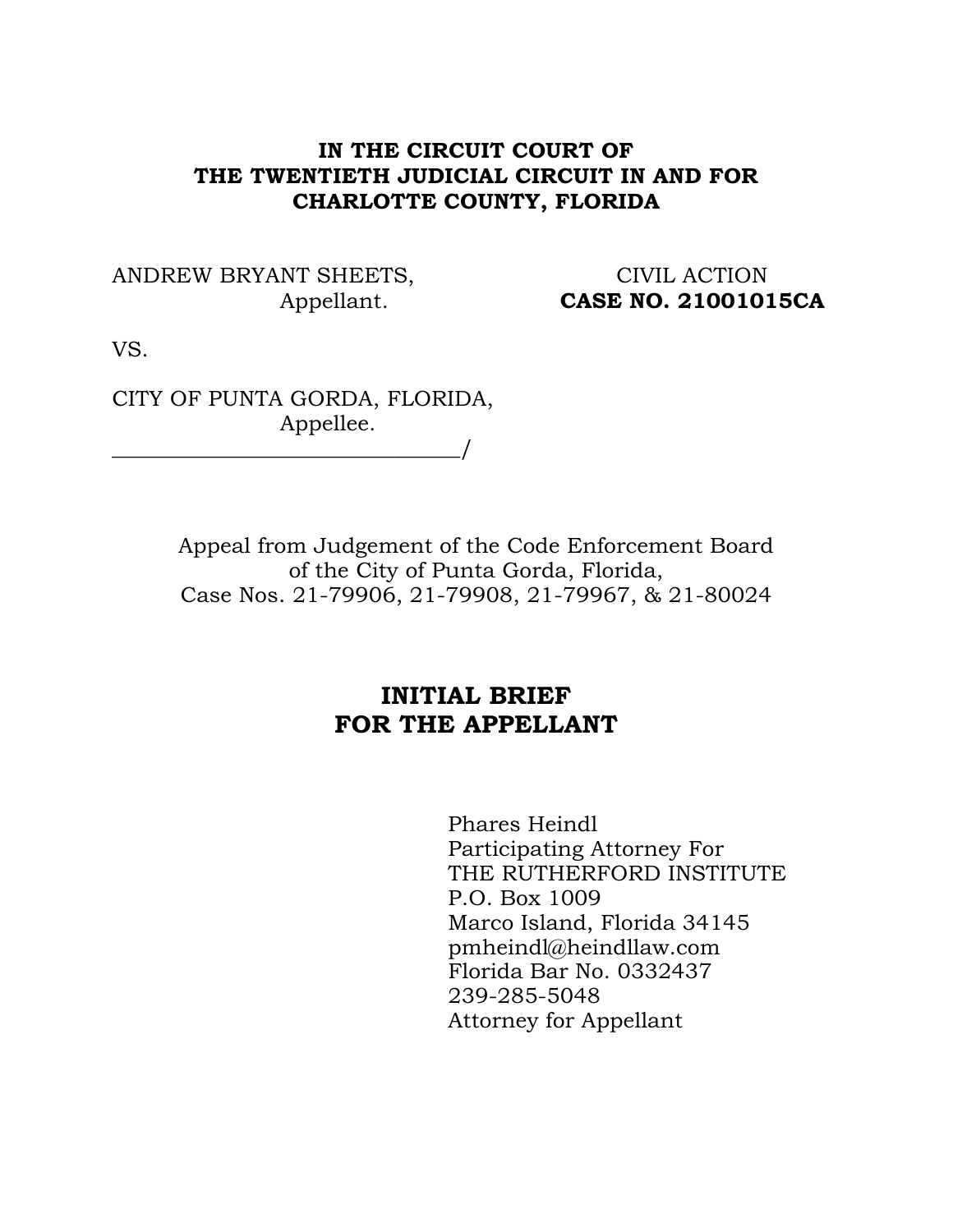# **TABLE OF CONTENTS**

| TABLE OF CITATIONS                                                                                                                                                                                   |                                                                                                                                                                                                                              |             |
|------------------------------------------------------------------------------------------------------------------------------------------------------------------------------------------------------|------------------------------------------------------------------------------------------------------------------------------------------------------------------------------------------------------------------------------|-------------|
|                                                                                                                                                                                                      | STATEMENT OF THE CASE AND OF THE FACTS                                                                                                                                                                                       | $\mathbf 1$ |
| SUMMARY OF ARGUMENT                                                                                                                                                                                  |                                                                                                                                                                                                                              |             |
| ARGUMENT                                                                                                                                                                                             |                                                                                                                                                                                                                              |             |
| I. The Ordinance's indecent speech provision is<br>unconstitutional, and the City thus erred in adopting<br>and enforcing the Ordinance through its police<br>department and Code Enforcement Board. |                                                                                                                                                                                                                              | 8           |
|                                                                                                                                                                                                      | a. The Ordinance's indecent speech provision<br>is unconstitutional because it bans protected<br>speech and its definition of indecent speech<br>extends well beyond what is permitted for the<br>proscription of obscenity. | 9           |
|                                                                                                                                                                                                      | b. The Ordinance as applied to Sheets is<br>unconstitutional because it is viewpoint<br>discriminatory in violation of the First<br>Amendment.                                                                               | 13          |
|                                                                                                                                                                                                      | c. The law is a content-based speech<br>regulation which fails to survive strict<br>scrutiny.                                                                                                                                | 16          |
|                                                                                                                                                                                                      | d. The Ordinance is impermissibly vague<br>because it does not provide fair notice,<br>encourages arbitrary enforcement, and is<br>overbroad.                                                                                | 19          |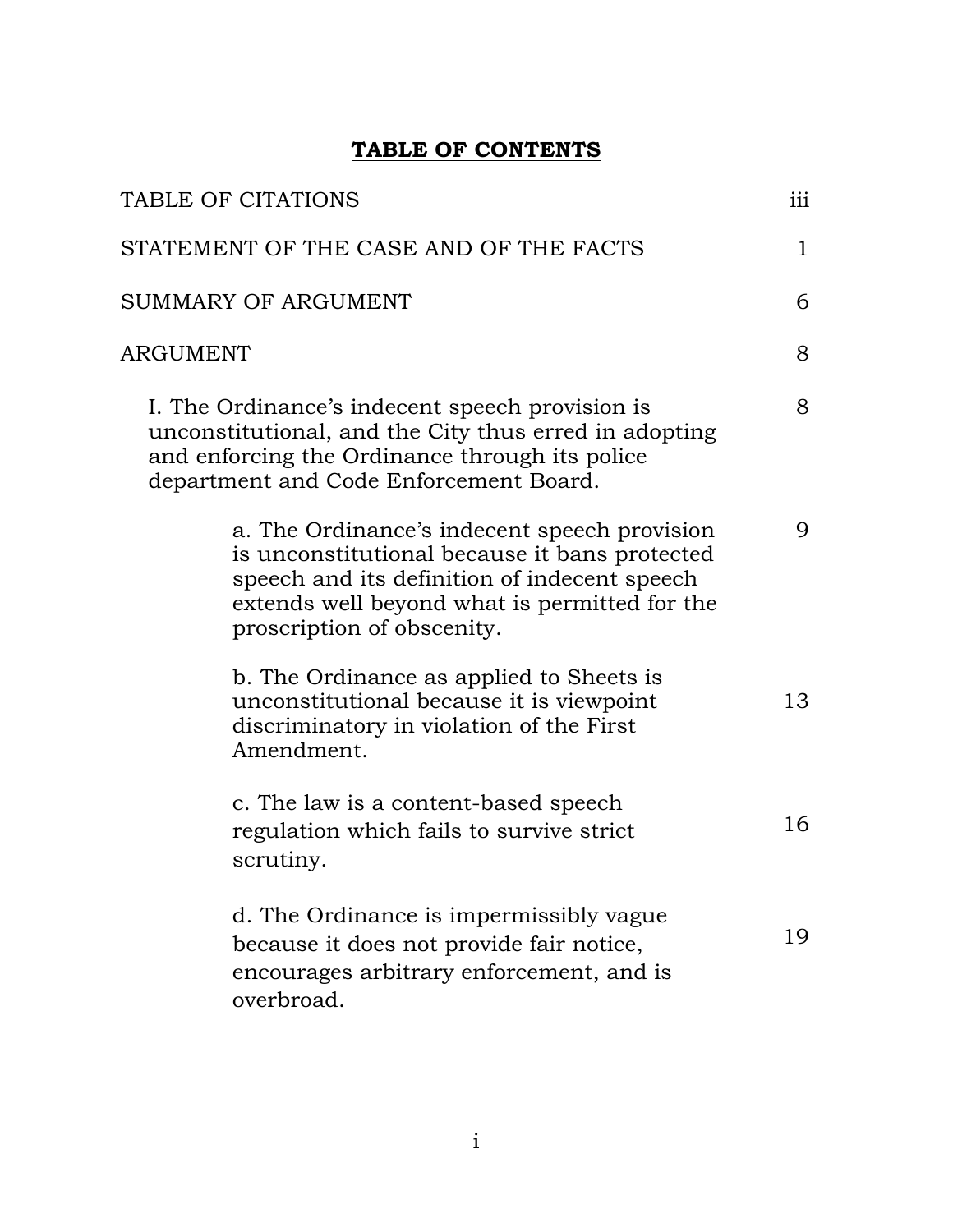| 1. The Ordinance does not provide fair<br>notice because its definition of indecent<br>speech is subjective and thus uncertain.                                                                                                                                                                                                            | 19 |
|--------------------------------------------------------------------------------------------------------------------------------------------------------------------------------------------------------------------------------------------------------------------------------------------------------------------------------------------|----|
| 2. The Ordinance's indecent language<br>provision is impermissibly vague because<br>its undefined terms create a high<br>probability of inconsistent enforcement.                                                                                                                                                                          | 23 |
| 3. The provision is overbroad because its<br>uncertain meanings will cause some<br>residents to preemptively self-censor<br>their constitutionally protected speech.                                                                                                                                                                       | 25 |
| II. The phrases Sheets displayed did not constitute<br>descriptions of sexual activity or organs in the<br>manner contemplated by the Ordinance, and thus<br>the Code Enforcement Board violated the First and<br>Fourteenth Amendments to the U.S. Constitution<br>in applying the Ordinance to Sheets when it found<br>him in violation. | 28 |
| CONCLUSION                                                                                                                                                                                                                                                                                                                                 | 30 |
| CERTIFICATE OF SERVICE                                                                                                                                                                                                                                                                                                                     |    |
| CERTIFICATE OF COMPLIANCE                                                                                                                                                                                                                                                                                                                  | 32 |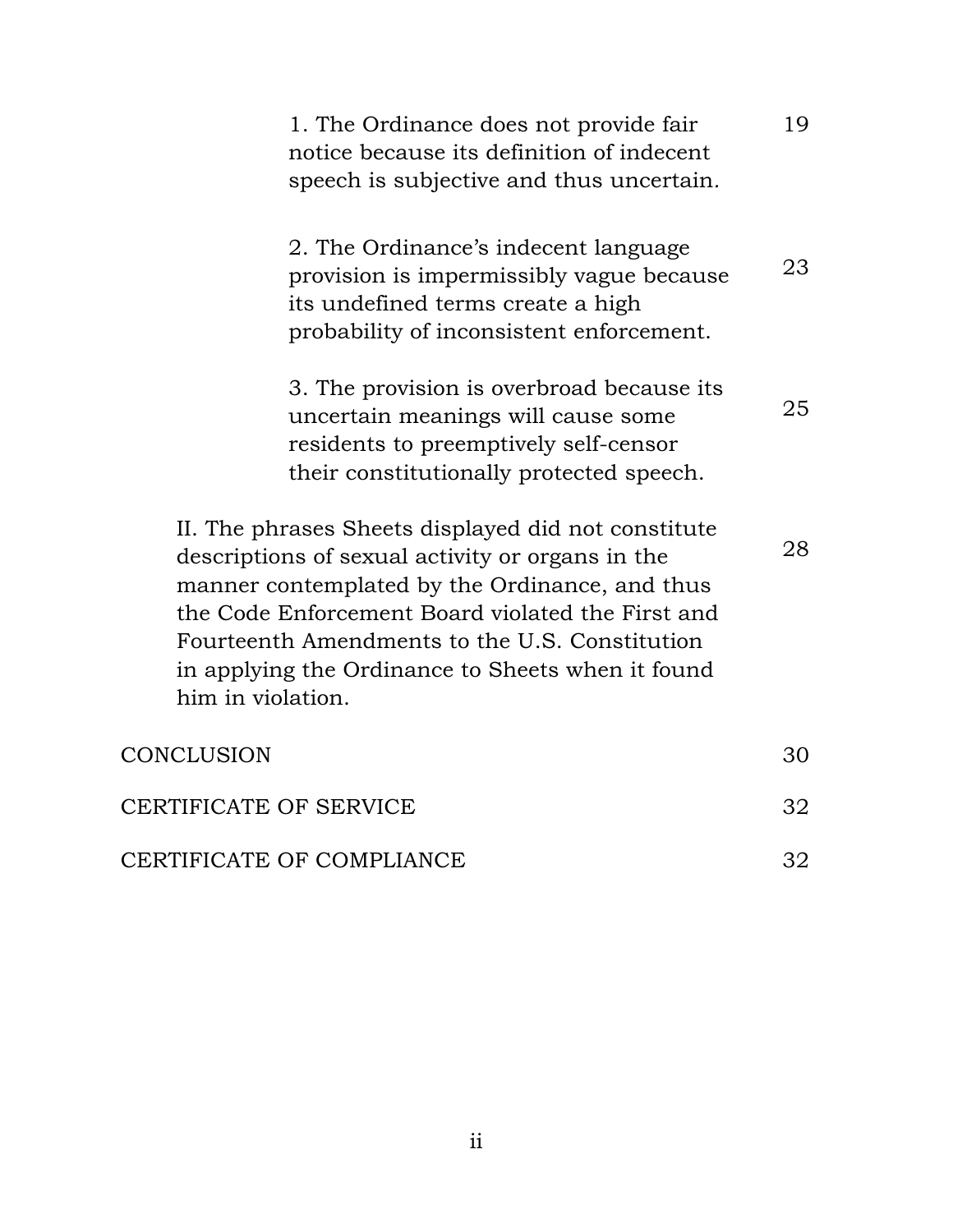## **TABLE OF CITATIONS**

| <b>Cases:</b>                                                                                                         |                |
|-----------------------------------------------------------------------------------------------------------------------|----------------|
| Ashcroft v. Am. Civil Liberties Union,<br>542 U.S. 656 (2004)                                                         | 8              |
| Baggett v. Bullitt,<br>377 U.S. 360 (1964)                                                                            | 25             |
| Baker v. Glover,<br>776 F. Supp. 1511 (M.D. Ala. 1991)                                                                | 30             |
| <u>Caribbean Conservation Corp. v. Fla. Fish &amp;</u><br>Wildlife Conservation Comm'n,<br>838 So. 2d 492 (Fla. 2003) | 8              |
| <u>Cohen v. California,</u><br>403 U.S. 15 (1971)                                                                     | 9, passim      |
| <u>FCC v. League of Women Voters of Cal.</u> ,<br>468 U.S. 364 (1984)                                                 | 16             |
| Fortune v. Gulf Coast Tree Care, Inc.,<br>148 So. 3d 827 (Fla. 1st DCA 2014)                                          | 28             |
| <u>Grayned v. City of Rockford,</u><br>408 U.S. 104 (1972)                                                            | 19, 20, 23, 25 |
| Iancu v. Brunetti,<br>139 S.Ct. 2294 (2019)                                                                           | 14, 15         |
| Mahanoy Area Sch. Dist. v. B. L.,<br>141 S. Ct. 2038 (2021)                                                           | 12, 13, 18     |
| Matal v. Tam,<br>137 S.Ct. 1744 (2017)                                                                                | 14, 15, 16     |
| <u>McCullen v. Coakley,</u><br>573 U.S. 464 (2014)                                                                    | 16             |
| Miller v. California,<br>413 U.S. 15 (1973)                                                                           | 7, passim      |
| Montgomery v. State,<br>69 So. 3d 1023 (Fla. 5th DCA 2011)                                                            | 8              |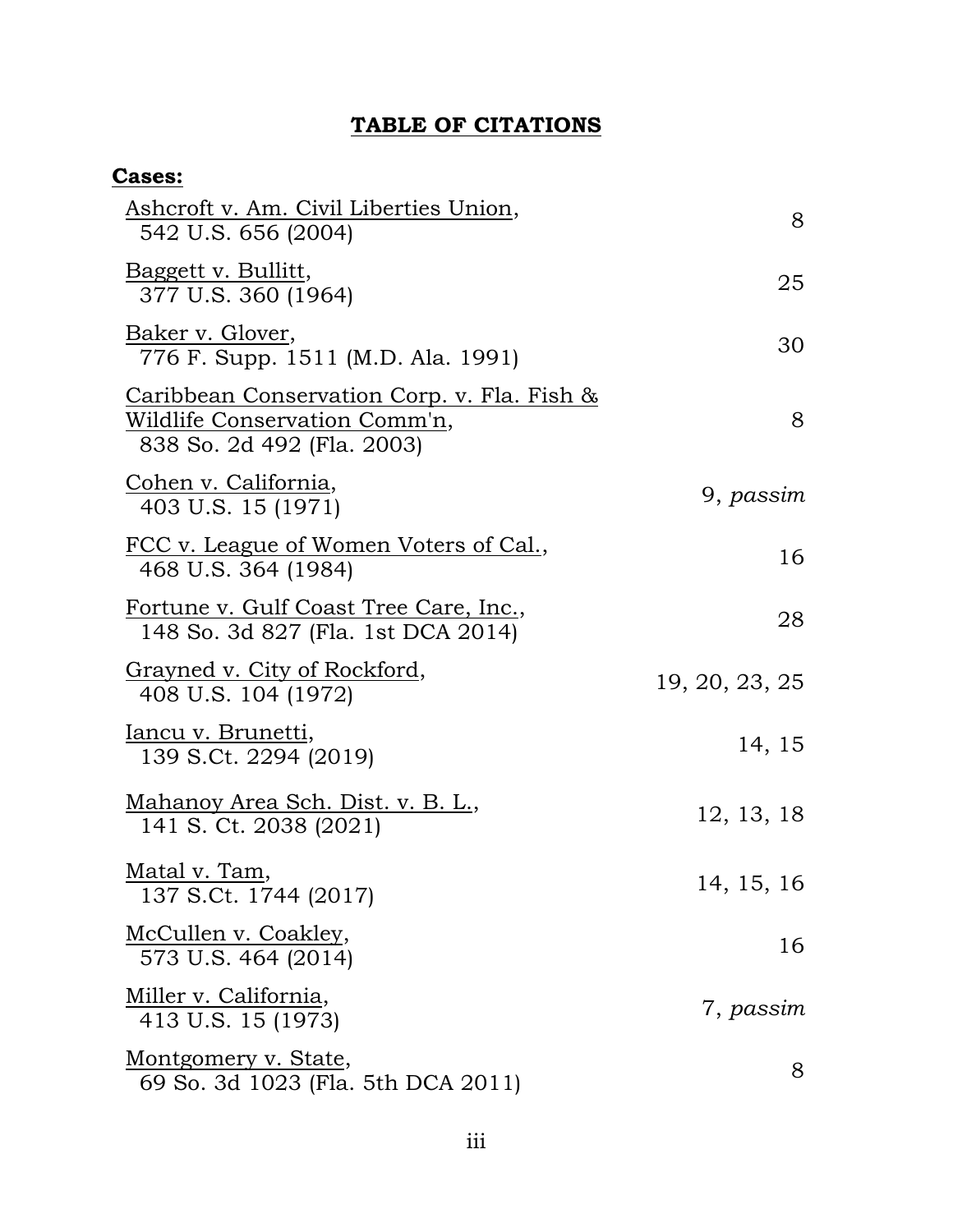| <u>R.A.V. v. City of St. Paul,</u><br>505 U.S. 377 (1992)          | 17             |
|--------------------------------------------------------------------|----------------|
| <u>Reed v. Town of Gilbert,</u><br>576 U.S. 155 (2015)             | 16             |
| <u>Reno v. ACLU,</u><br>521 U.S. 844 (1997)                        | 25, 26, 27     |
| Sable Communications v. F.C.C.,<br>492 U.S. 115 (1989)             | 11, 12         |
| <u>Spears v. State</u> ,<br>337 So. 2d 977 (Fla. 1976)             | 24, 27, 28, 30 |
| State v. Hanna,<br>901 So. 2d 201 (Fla. 5th DCA 2005)              | 8, 19          |
| <u>Street v. New York,</u><br>394 U.S. 576 (1969)                  | 14             |
| <u>Stromberg v. California,</u><br>283 U.S. 359 (1931)             | $\overline{7}$ |
| <u> Wood v. Eubanks,</u><br>25 F.4th 414 (6th Cir. 2022)           | 10, 30         |
| <u>Statutes:</u>                                                   |                |
| U.S. Const. amend. I                                               | 6, 7           |
| Punta Gorda, Fla., Code of Ordinances,<br>ch. 9A, $\S$ 9A-8(f)     | $\overline{2}$ |
| Punta Gorda, Fla., Code of Ordinances,<br>ch. 9A, $\S$ 9A-13(c)(8) | $\overline{2}$ |
| Punta Gorda, Fla., Code of Ordinances,<br>ch. 26, § 11.4(a)(32)    | 1, passim      |
| Punta Gorda, Fla., Code of Ordinances,<br>ch. 26, § 11.5 $(z)$     | 1, passim      |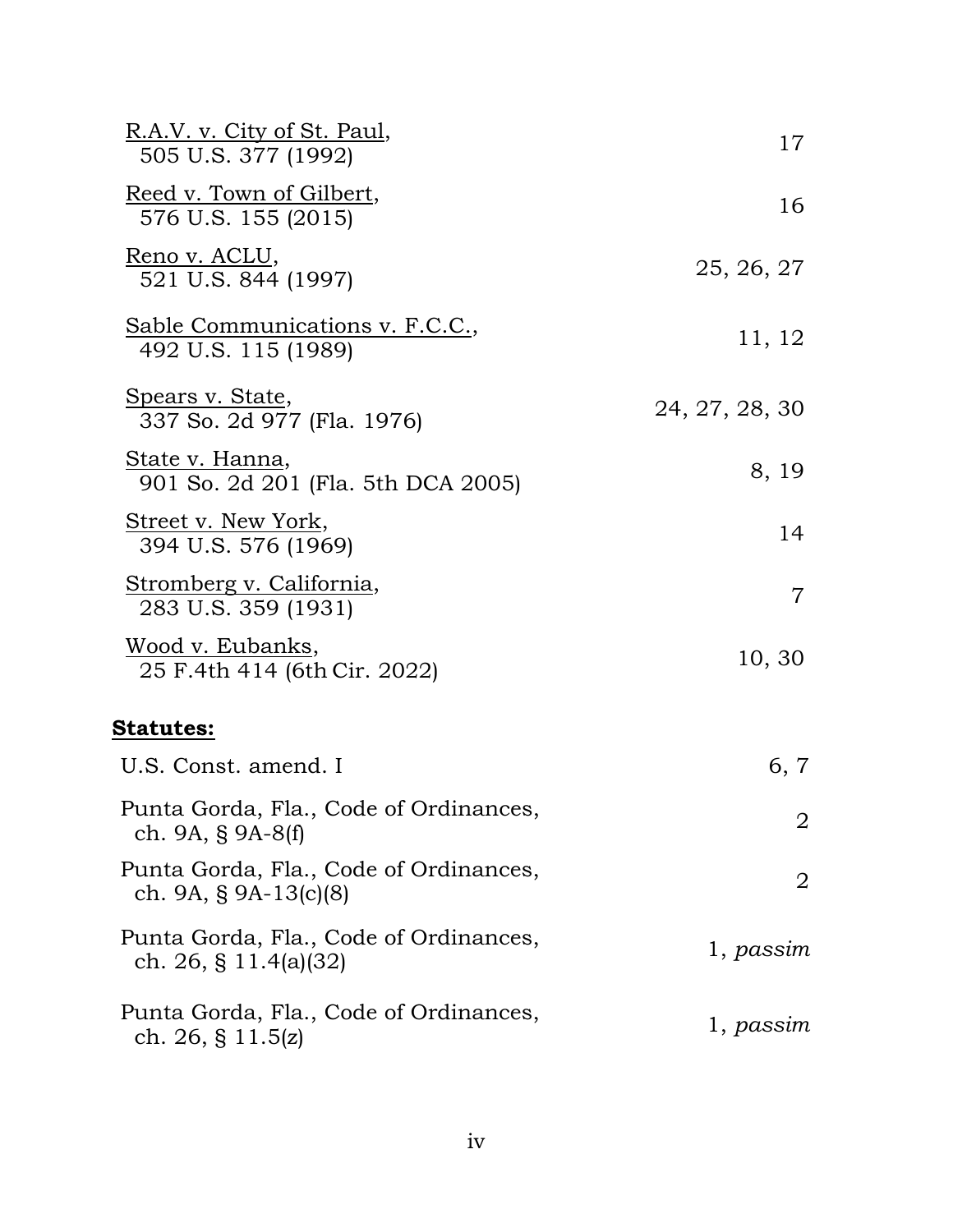#### **STATEMENT OF THE CASE AND OF THE FACTS**

This case comes by appeal from four rulings of the Code Enforcement Board for the City of Punta Gorda, Florida (hereinafter "the Board"). At a hearing held on July 28, 2021, the Board found the Appellant, Andrew Bryant Sheets, to have been in violation of the City's sign ordinance on four separate occasions during June 2021, and thus imposed fines of \$1,000 on the first charge and \$500 on each of the other three charges, along with costs of \$7.41 for each charge, by final Orders entered that day. (App. at 175-76, 194-95, 210-11, 227-28.) Sheets appeals from those Orders, arguing that the City's sign ordinance is unconstitutional.

On June 2, 2021, the City Council of Punta Gorda, Florida adopted a new sign ordinance which bans any sign "containing . . . indecent speech which is legible from any public right-of-way or within any public space, and which can potentially be viewed by children under the age of 17." Punta Gorda, Fla., Code of Ordinances, ch. 26, § 11.5(z) (hereinafter "the Ordinance"); App. at 179. The Ordinance defines "indecent speech" as "language or graphics that depict or describe sexual or excretory activities or organs in a manner that is offensive as measured by contemporary community standards." Punta Gorda, Fla., Code of Ordinances, ch.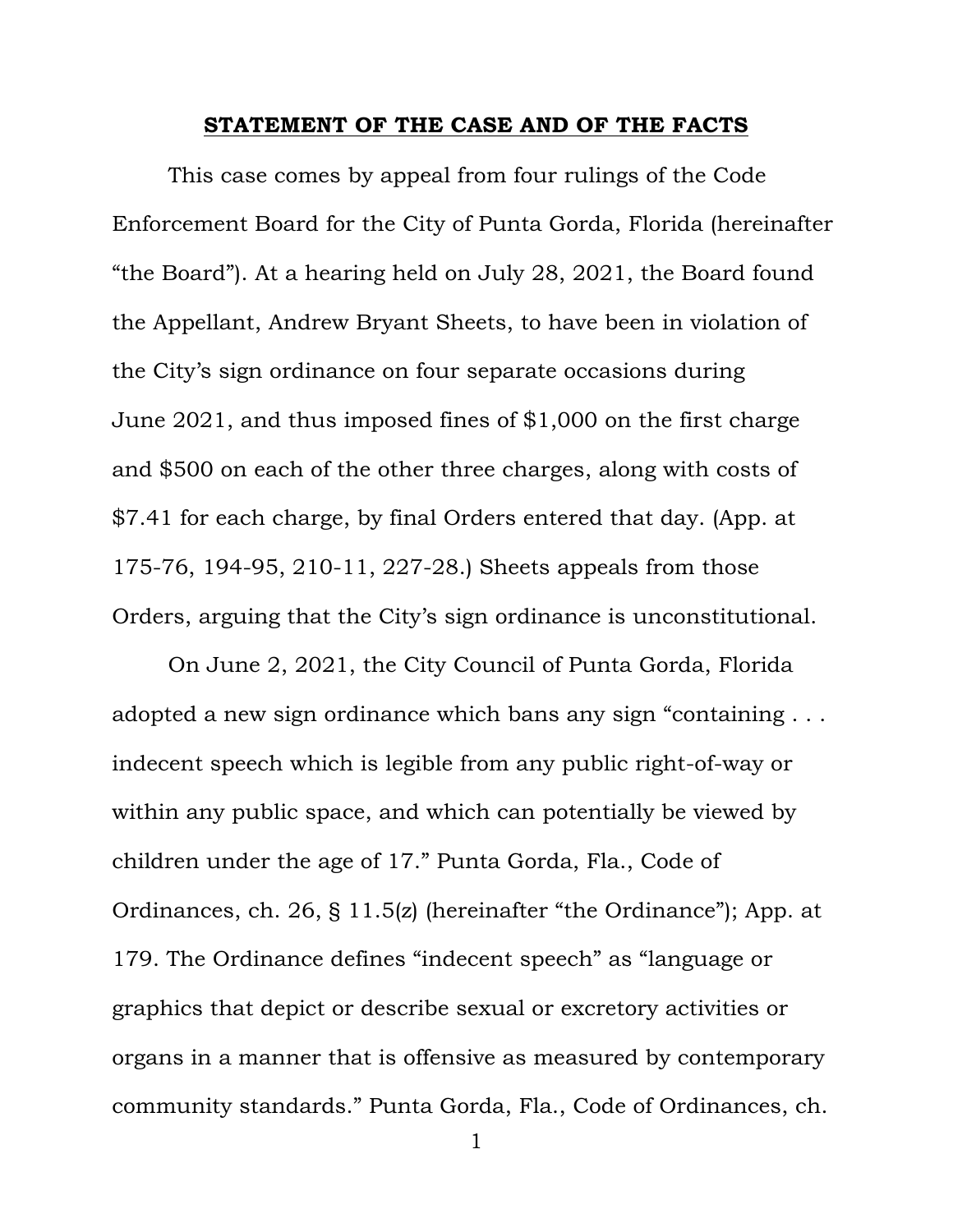26, § 11.4(32); App. at 178. The City's attorney stated to the Board that the Ordinance was created "to protect children under the age of 17 from having to see offensive words" so that the City can "attract families with children" by prohibiting "language that the community finds to be offensive." (App. at 169-70.)

Violations of the Ordinance are subject to a fine of \$100 on the first offense, and \$200 on the second. Punta Gorda, Fla., Code of Ordinances, ch. 9A, § 9A-13(c)(8). If the violation is found to be "irreparable," the fine may go up to \$5,000, subject to the Board's discretion. Code of Ordinances, ch. 9A, § 9A-8(f).

Sheets was issued four citations in June 2021 alleging violations of the Ordinance due to displaying words which police officers considered to be indecent speech. (App. at 190-92, 206-08, 223-25, 240-42.) Police issued the citations to Sheets on June 9, June 12, June 22, and June 26. (Id.) All four cases were set to be heard by the Board on July 28, 2021. (Id.)

Prior to the hearing date, Sheets submitted a memorandum to the Board requesting dismissal of the charges. (App. at 246-60.) The memorandum argued that 1) the Ordinance's prohibition on "indecent" expression is unconstitutional and overbroad on its face under the First Amendment to the United States Constitution; 2)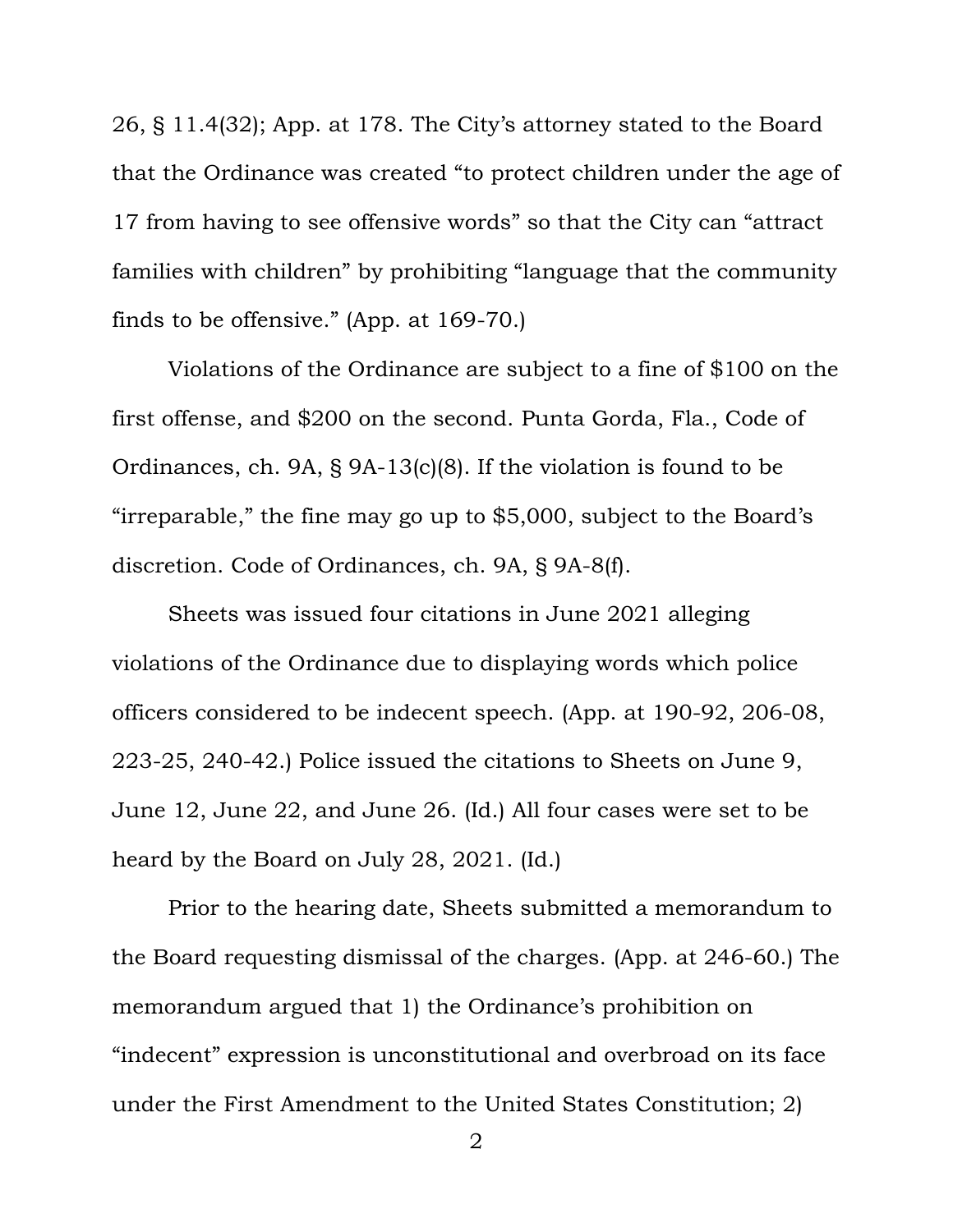the Ordinance's prohibition on "indecent" expression is unconstitutional under the First Amendment to the United States Constitution as applied to the conduct of Sheets which was the basis for each of the citations; and 3) Sheets's conduct which was the basis for each of the citations does not fall within the prohibition set forth in the Ordinance. (App. at 249-59.)

In response, the City's attorney then submitted a motion and supporting memorandum to strike Sheets's memorandum and request for dismissal. (App. at 261-66.) The City argued that the Board had no authority or jurisdiction to decide the constitutionality of provisions of the Ordinance, and that an appeal to the circuit court was the proper method for challenging the constitutionality. (App. at 263-66.)

At the hearing on July 28, 2021, the Board passed a motion that arguments concerning the constitutionality of the Ordinance were not within its purview and thus it would not consider Sheets's motion for dismissal, but that the memorandum submitted by Sheets and the response submitted by the City would be made part of the record in all four of Sheets's cases to show that Sheets contested the constitutionality and validity of the Ordinance. (App. at 27-28.)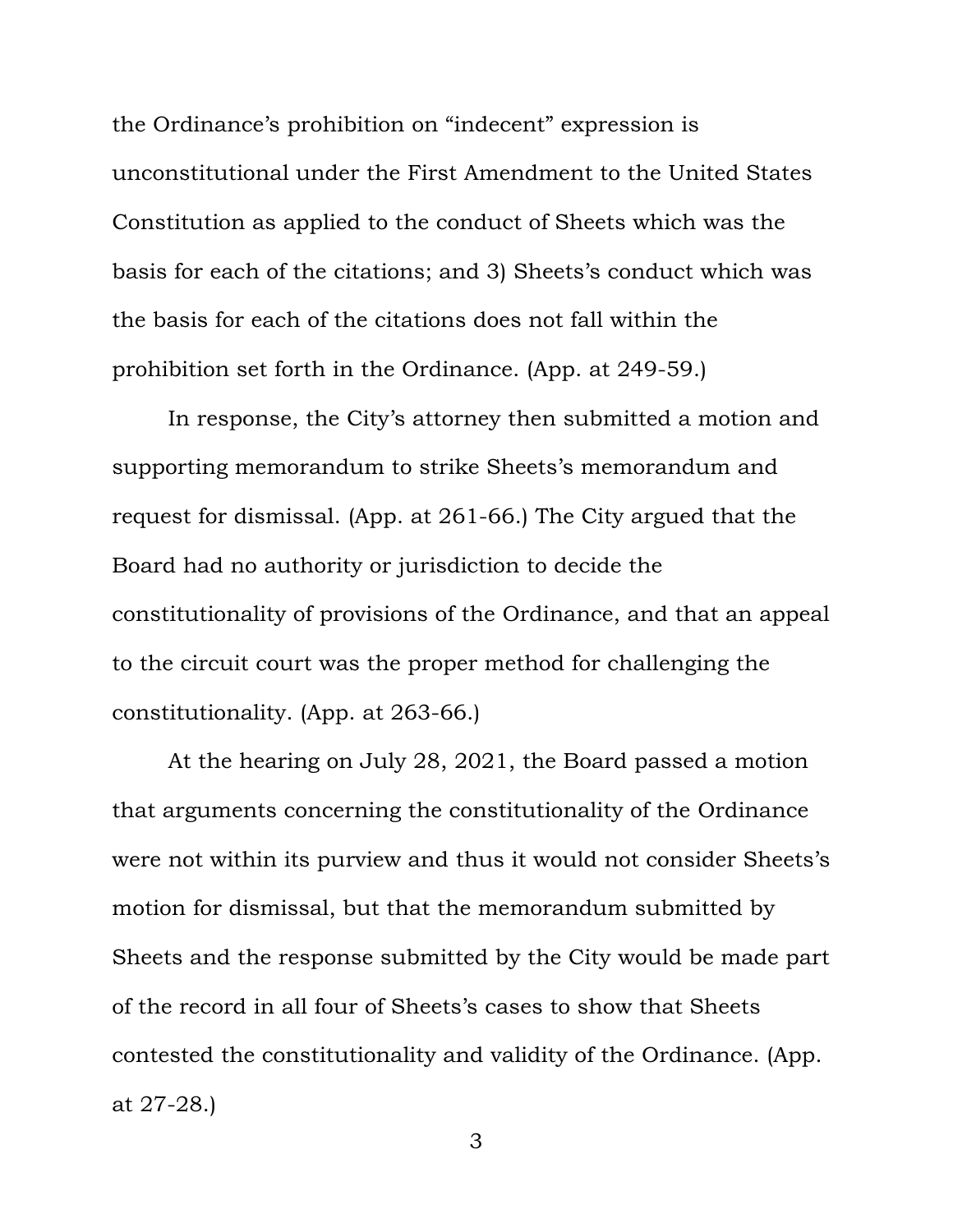Sheets entered a plea of not guilty to each of the four charges. (App. at 32, 108, 134, 150.) All four charges involved Sheets protesting (App. at 76, 102, 111, 138, 153) in a public area where police officers claimed the words displayed could potentially be viewed by children under 17 years of age (though there was no evidence that any child was actually present any of these four occasions) (App. at 35, 38-40, 111-14, 139, 153-54).

All four charges were based on a violation of the "indecent speech" provision of the Ordinance, and it was agreed that no charges were based on Sheets's language involving obscenity or fighting words. (App. at 48-49, 66, 128.) One officer noted that Sheets was "one-hundred percent cooperative . . . the entire time" when he received the citation. (App. at 62.) Sheets testified that none of the phrases he was charged for were sexual, but were used to "express [the] depth of [his] anger and frustration with the government" as part of what he felt was "[his] duty as a citizen to confront this attempt to take away our freedom of speech." (App. at 74, 76-77, 87-89, 143-46, 162-63.)

The first charge from June 9, 2021 in Case No. 21-79906 was due to Sheets wearing a t-shirt with the words "Fuck Policing 4 Profit," holding a flag that read "Fuck Trump," and holding a sign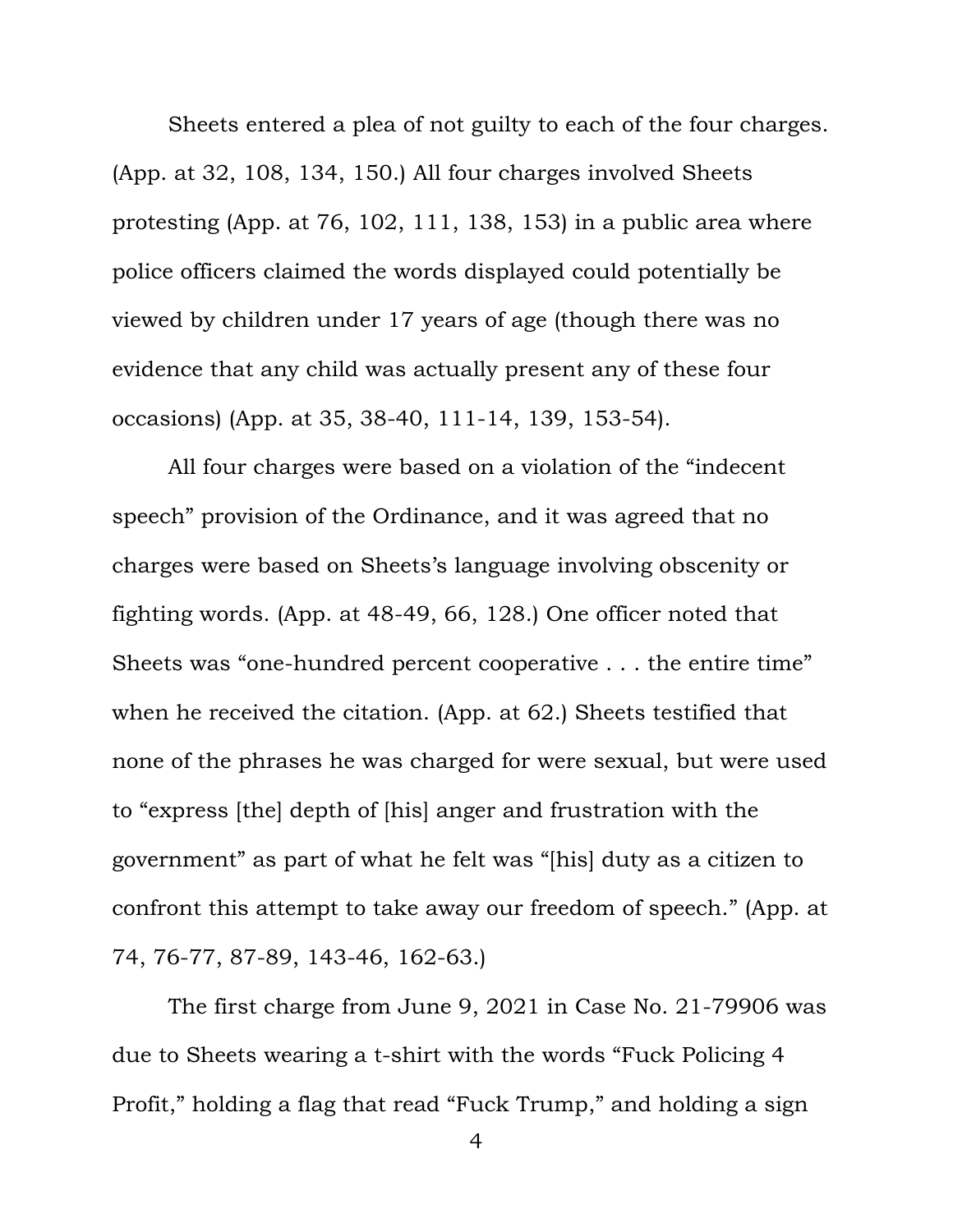with a photograph of the Punta Gorda City Council on which the words "R Cunts" was written. (App. at 37-41, 76-77. 181-83.)

The second charge from June 12, 2021 in Case No. 21-79908 was due to Sheets wearing a t-shirt with the words "Fuck the Police" and holding a flag that read "Fuck Biden." (App. at 112-15, 199-200.)

The third charge from June 22, 2021 in Case No. 21-79967 was due to Sheets wearing a t-shirt bearing the words "Fuck the Police." (App. at 138, 215.)

The fourth charge from June 26, 2021 in Case No. 21-80024 was due to Sheets wearing a t-shirt bearing the words "Fuck Policing For Profit" and holding a flag that read "Fuck Biden." (App. at 153, 232.)

The Board found Sheets to be in violation on each of the four charges, but none of the Board's votes were unanimous. (App. at 106-07, 133, 149-50, 173-74.) Throughout the hearing, it was debated how to determine whether Sheets's words were "offensive as measured by contemporary community standards" to meet the definition of "indecent speech" under the Ordinance. Punta Gorda, Fla., Code of Ordinances, ch. 26, § 11.4(32); App. at 65-66, 132-33. During a preliminary discussion on the motions, a member of the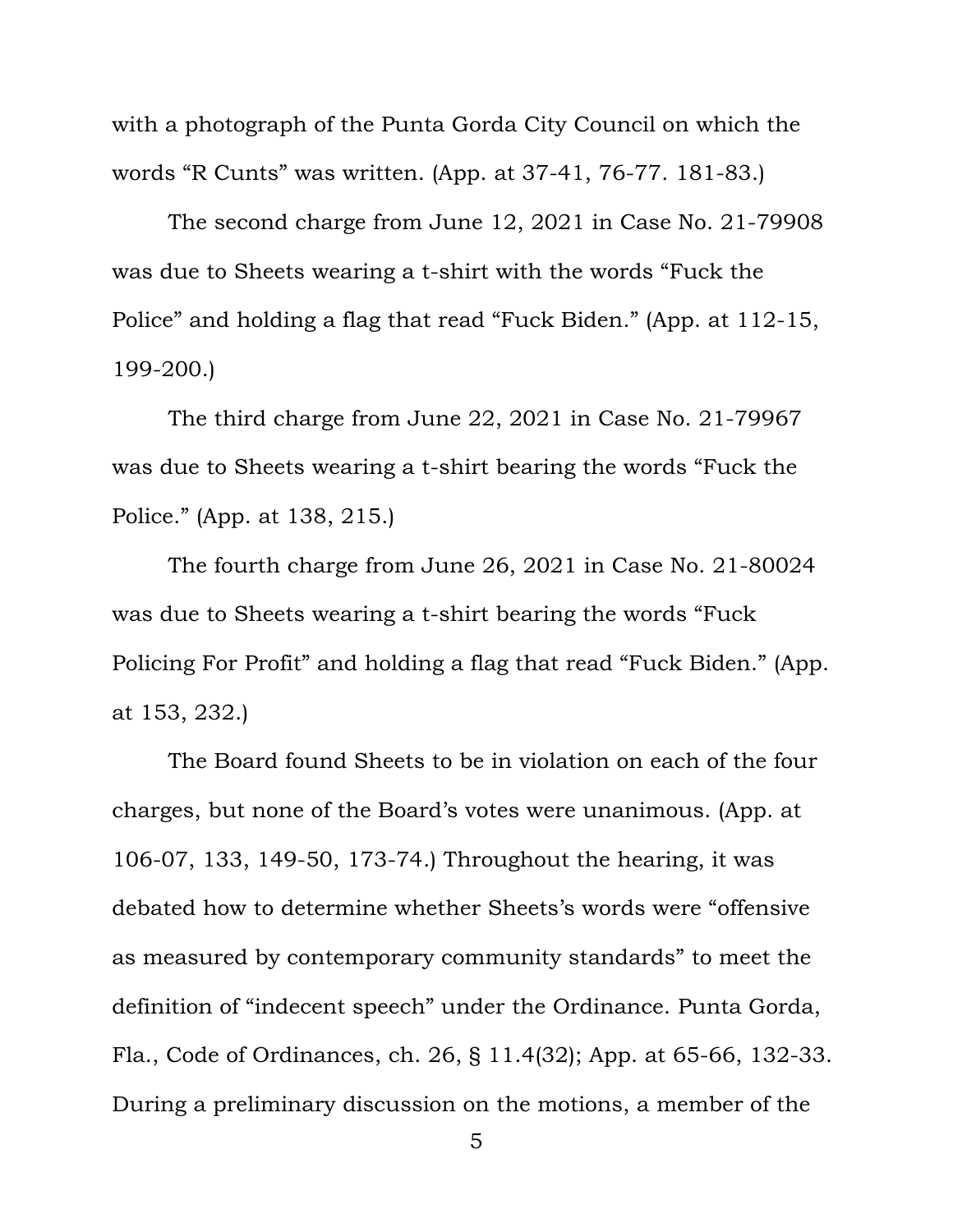Board asked counsel how to establish "contemporary community standards" since it is "a very vague concept," to which the Board's counsel replied that there is no definition for "contemporary community standards" and a determination of that would have to be made by the Board. (App. at 12-14.)

That response was later supported by the City's attorney who stated that the Board is tasked with determining those standards "[b]ecause [the Board members] know what is offensive and what is not offensive in our community. It may be less offensive elsewhere." (App. at 97.) The chairman of the Board later stated that the Board is "the community for Punta Gorda. And so . . . it's what offends us." (App. at 104.) However, although the chairman of the Board stated that he "hear[s] a lot of phrases using [the word 'fuck']" when playing golf, and indicated that he might even use the term himself when he "ha[s] a bad swing," he thought that Sheets's use of the word on a sign was different and offensive as measured by contemporary community standards. (App. at 55, 130.)

#### **SUMMARY OF ARGUMENT**

The City's Ordinance violates the First Amendment to the U.S. Constitution in numerous ways. The First Amendment provides that "Congress shall make no law . . . abridging the freedom of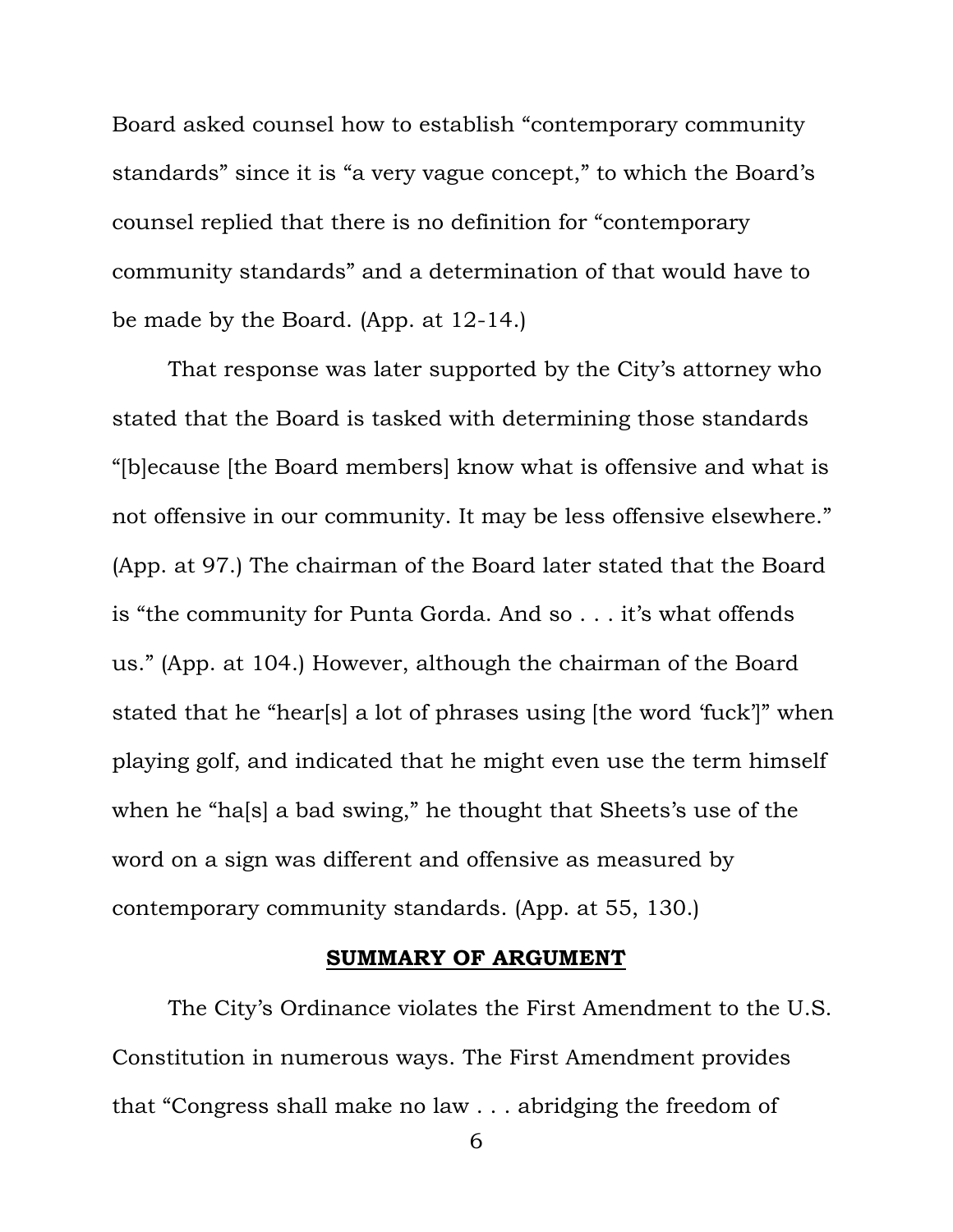speech, or of the press," and its guarantee applies to states and their subordinate governmental entities, such as the City. U.S. Const. amend. I; Stromberg v. California, 283 U.S. 359, 368 (1931).

The Ordinance is unconstitutional on its face as it essentially enacts a much broader variation on the existing obscenity standard set forth in Miller v. California. 413 U.S. 15, 24 (1973). The Ordinance is also unconstitutional as applied to Sheets because it is viewpoint discriminatory and constitutes a content-based speech regulation subject to a standard of strict scrutiny, which the City fails to meet. Further, the Ordinance is impermissibly vague so as to render it void because its subjective and uncertain standard for indecent speech fails to provide fair notice, creates a high probability of selective enforcement and varying interpretations, and likely causes people to self-censor their speech due to fear of being fined thousands of dollars for violating the Ordinance. The City's Ordinance's indecent speech provisions thus violate both the First and Fourteenth Amendments of the U.S. Constitution.

Additionally, Sheets did not violate the Ordinance as written. The phrases Sheets displayed while protesting did not constitute descriptions of sexual activity or organs, either as contemplated by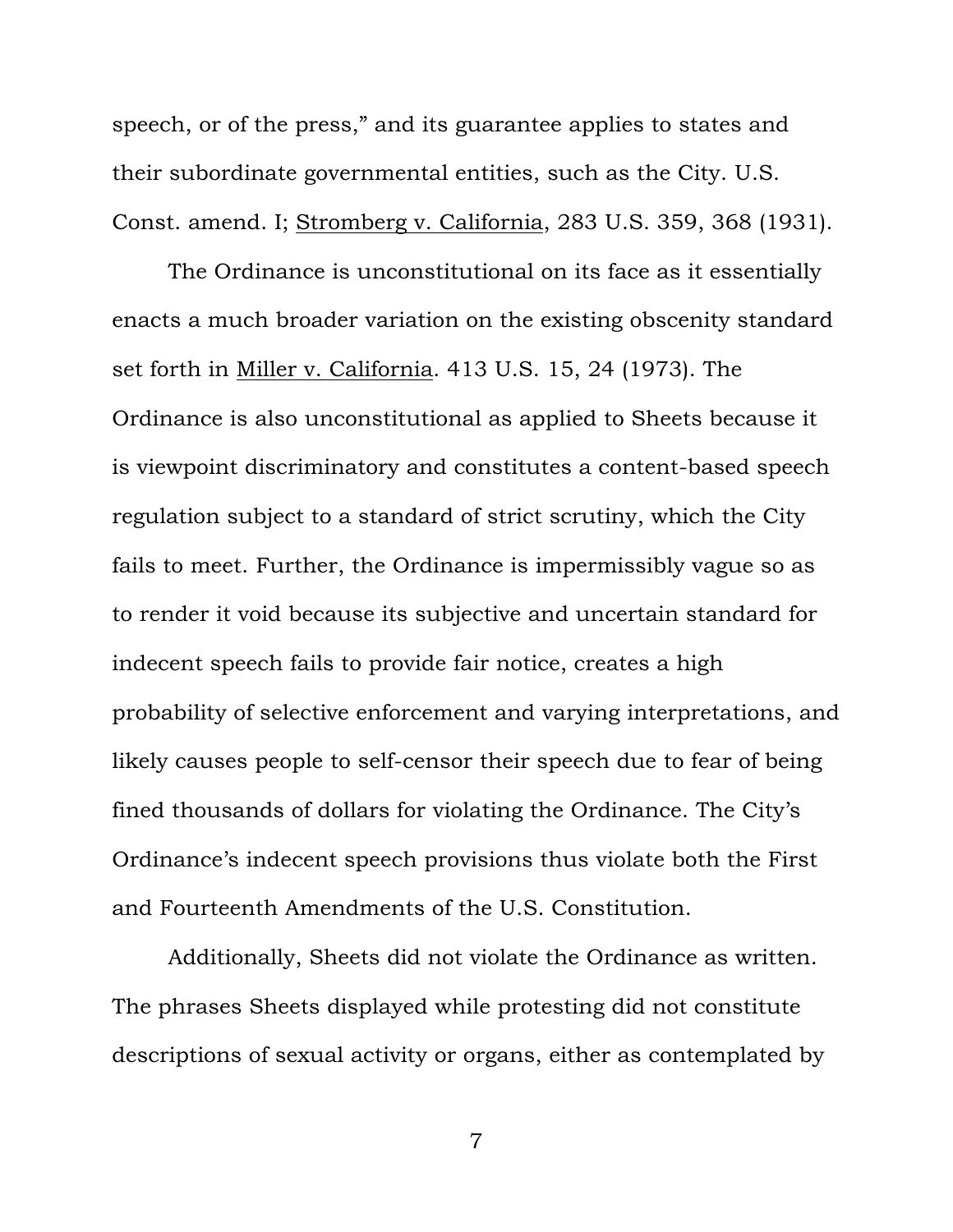the provision under which he was cited or as specified in existing First Amendment jurisprudence.

## **ARGUMENT**

## **I. The Ordinance's indecent speech provision is unconstitutional, and the City thus erred in adopting and enforcing the Ordinance through its police department and Code Enforcement Board.**

Determining the constitutionality of a statute is a pure

question of law, subject to *de novo* review. Caribbean Conservation

Corp. v. Fla. Fish & Wildlife Conservation Comm'n, 838 So. 2d 492,

500 (Fla. 2003); Montgomery v. State, 69 So. 3d 1023, 1026 (Fla.

5th DCA 2011).

Statutes and ordinances are presumed to be constitutional, and all reasonable doubts regarding the statute or ordinance must be resolved in favor of constitutionality. . . . However, an exception to the general constitutional presumption enjoyed by statutes and ordinances exists respecting regulations affecting First Amendment rights. "Content-based prohibitions, enforced by severe criminal penalties, have the constant potential to be a repressive force in the lives and thoughts of a free people. To guard against that threat, the constitution demands that content-based restrictions on free speech be presumed invalid, . . . and that the Government bear the burden of showing their constitutionality."

State v. Hanna, 901 So. 2d 201, 204 (Fla. 5th DCA 2005) (quoting

Ashcroft v. Am. Civil Liberties Union, 542 U.S. 656, 660 (2004)).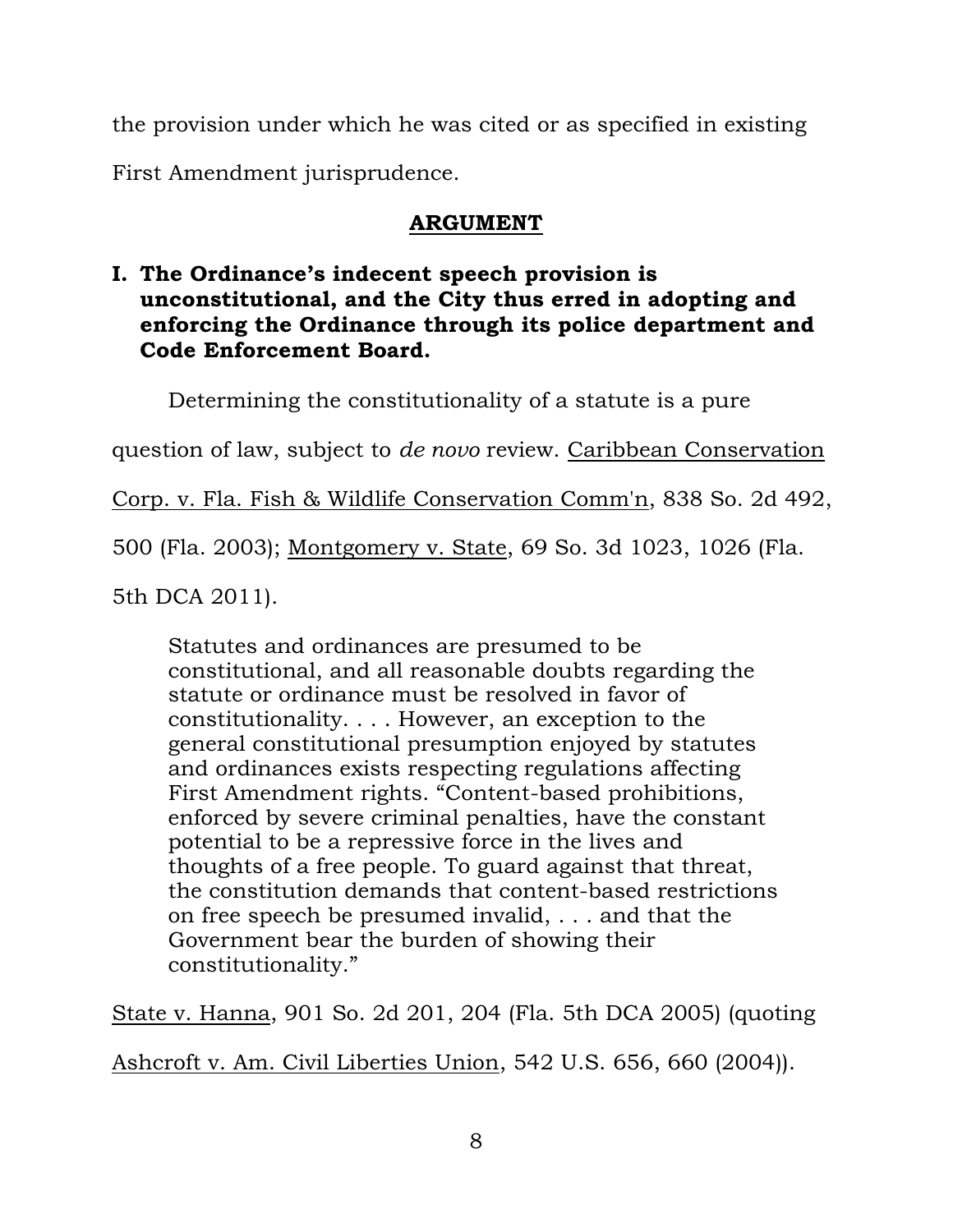## **a. The Ordinance's indecent speech provision is unconstitutional because it bans protected speech and its definition of indecent speech extends well beyond what is permitted for the proscription of obscenity.**

The indecent speech provision is unconstitutional because the definition greenlights the proscription of speech beyond what the U.S. Supreme Court has permitted, either on its face or as applied to Sheets based on his display of the word "fuck" and one-time use of the word "cunts." In Cohen v. California, 403 U.S. 15 (1971), the Court struck down a conviction for disturbing the peace based on the defendant's display of "Fuck the Draft" on a jacket he was wearing in a courthouse. The Court summarized the issue before it as whether the government "can excise, as 'offensive conduct,' one particular scurrilous epithet from the public discourse, either upon the theory of the court below that its use is inherently likely to cause violent reaction or upon a more general assertion that the States, acting as guardians of public morality, may properly remove this offensive word from the public vocabulary." Cohen, 403 U.S. at 22-23. The Court held the government may not do so, writing as follows:

Surely the State has no right to cleanse public debate to the point where it is grammatically palatable to the most squeamish among us. Yet no readily ascertainable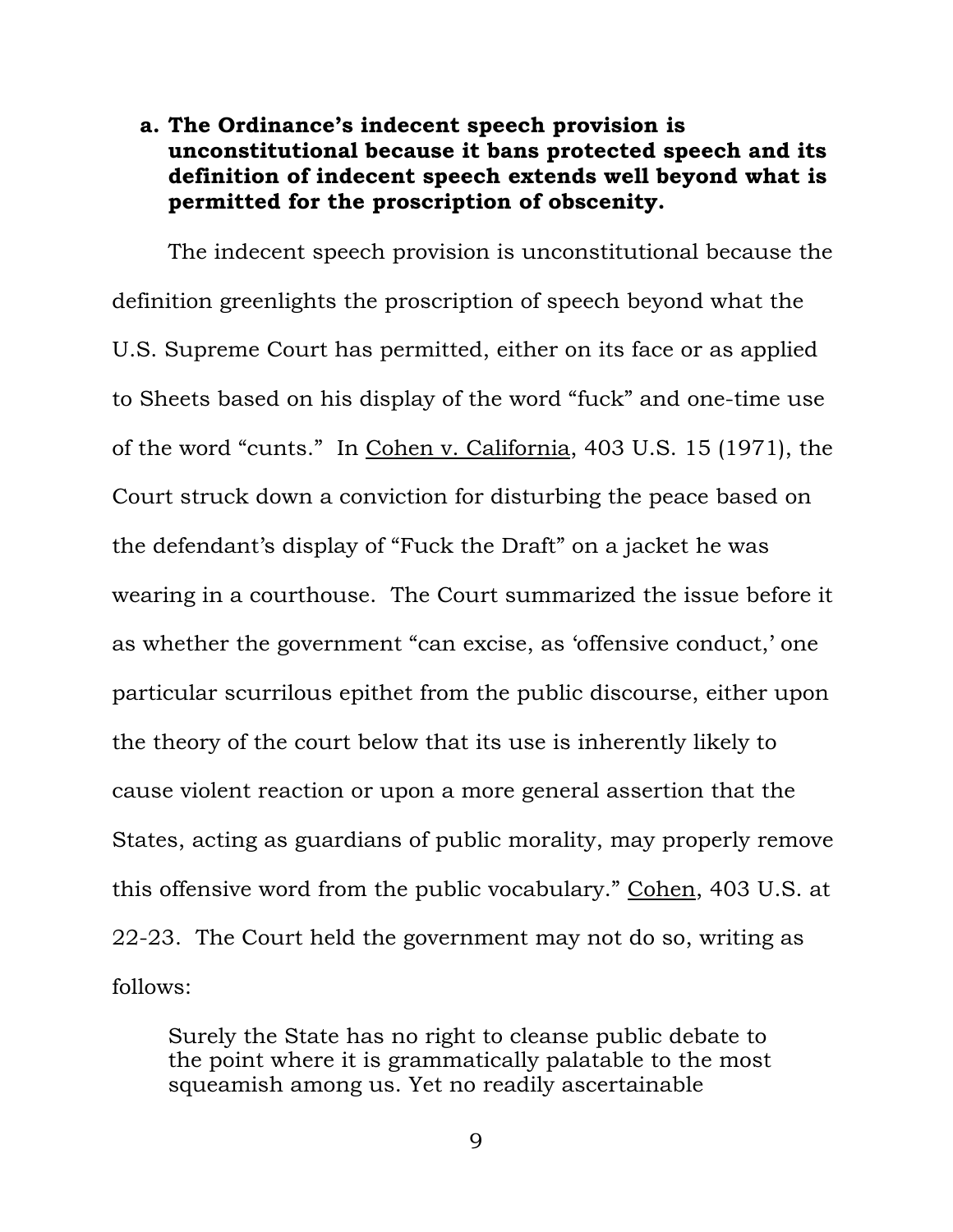general principle exists for stopping short of that result were we to affirm the judgment below. For, while the particular four-letter word being litigated here is perhaps more distasteful than most others of its genre, it is nevertheless often true that one man's vulgarity is another's lyric. Indeed, we think it is largely because governmental officials cannot make principled distinctions in this area that the Constitution leaves matters of taste and style so largely to the individual.

Cohen, 403 U.S. at 25; see also Wood v. Eubanks, 25 F.4th 414, 428 (6th Cir. 2022) (holding that "a 'Fuck the Police' shirt was clearly protected speech").

In Miller v. California, the Court permitted states to prohibit obscenity if it met the following definition: (1) whether the average person, applying contemporary community standards, would find that the work, taken as a whole, appeals to the prurient interest; (2) whether the work depicts or describes, in a patently offensive way, sexual conduct specifically defined by the applicable state law; and (3) whether the work, taken as a whole, lacks serious literary, artistic, political or scientific value. 413 U.S. at 24.

The City's Ordinance bans obscene signage using a similar definition: "language or graphics that depict or describe sexual or excretory activities or organs in a manner that is offensive as measured by contemporary community standards." Code of Ordinances, ch. 26, §11.4(32). This definition employs language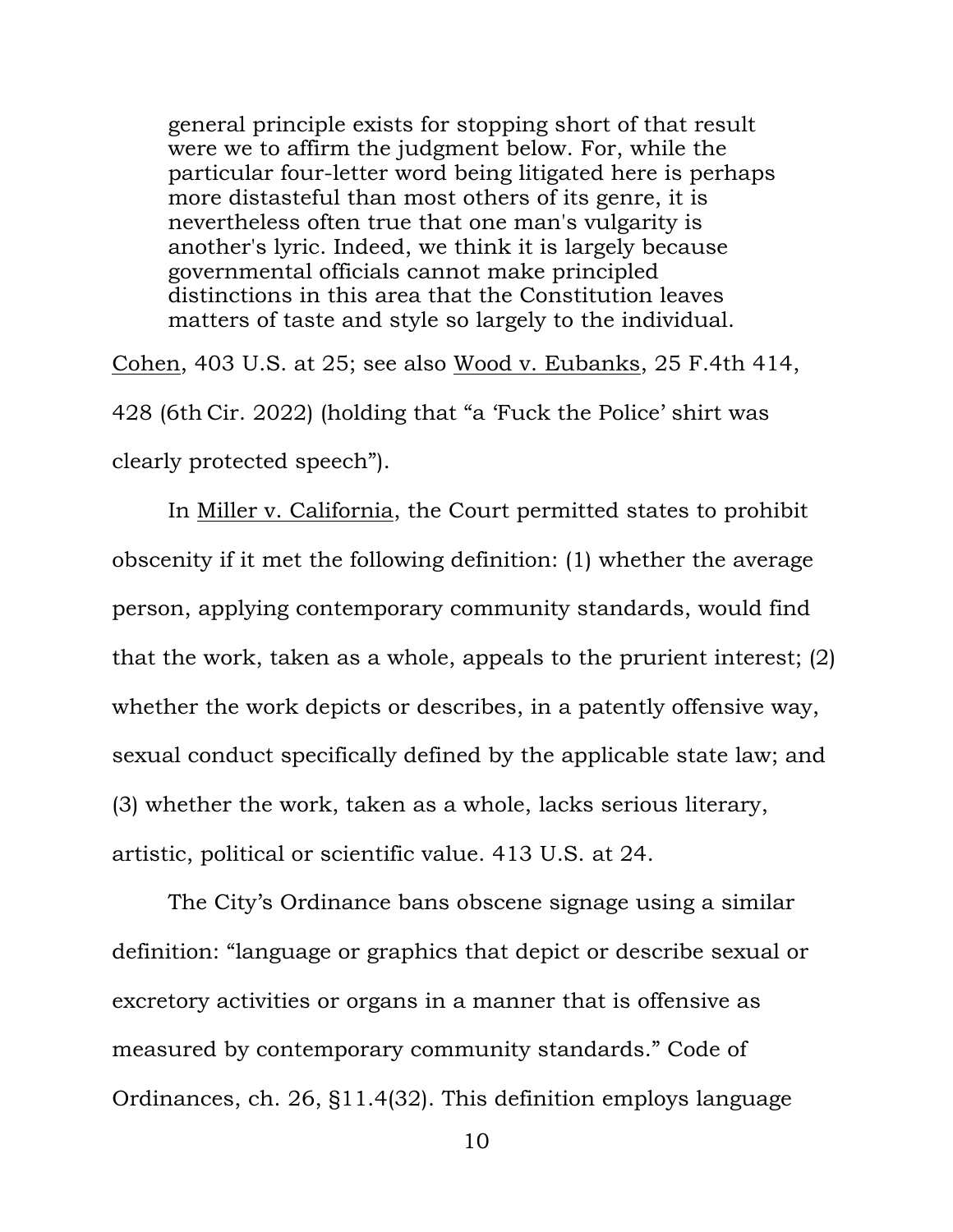from, and thus could be confused for, an obscenity standard. For example, it requires that the language be offensive "as measured by contemporary community standards." However, the City's definition, as distinct from the Miller standard, does not require that speech appeal to the "prurient interest" to be punishable, allowing the City to sweep more broadly. See 413 U.S. at 24. Moreover, whereas the Court determined that even otherwise obscene speech has enough merit to bar its proscription where it has "serious literary, artistic, political or scientific value," the City's indecent speech ban targets even speech which, like Sheets's, has obvious social value. See id. Finally, also as distinct from the Miller standard, the City's definition does not require that the sexual or excretory activities described be "specifically defined by the applicable state law," meaning the City may arbitrarily decide what constitutes a sexual or excretory activity. See id. Sheets's punishment under this law, for what were in context clearly not sexual references, is evidence of the danger for how such a loose, untethered standard can be used to punish speech.

Notably, the Court has never laid out a definition for the prohibition of "indecent" or "offensive" speech. Quite to the contrary, the Court has said that indecent speech is "protected by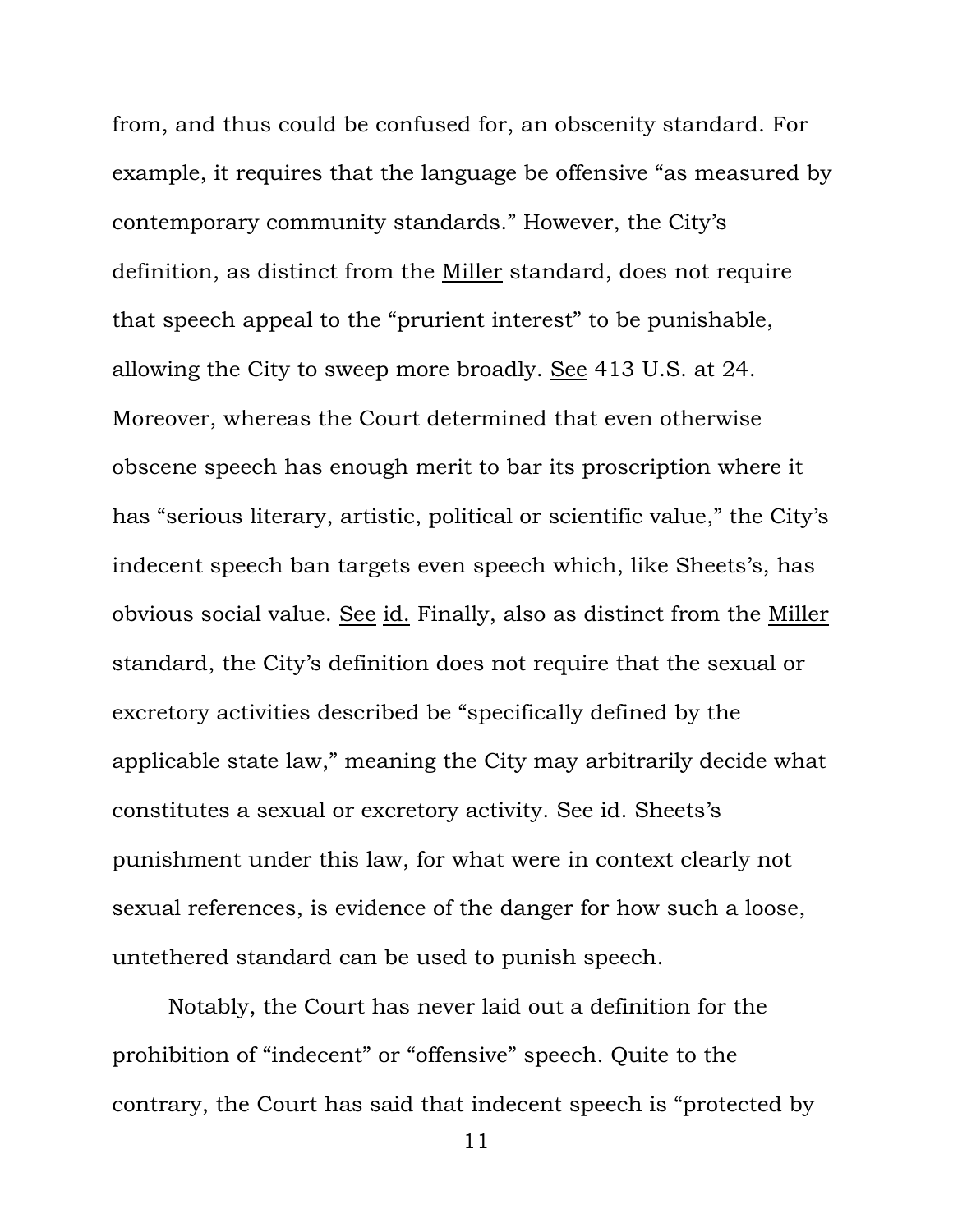the First Amendment." Sable Communications v. F.C.C., 492 U.S. 115, 126 (1989). The City, in banning speech seen as "offensive" per "contemporary community standards," has outlawed what is functionally a very soft version of obscenity. Put another way, the City is attempting to ban speech, including Sheets's, which may be offensive, but which does not come close to meeting the Miller standard. Indeed, it the City and Board agreed that none of Sheets's four charges were based on obscenity. (App. at 48-49, 66, 128.)

Even with regard to public schools, which have a "special interest" in regulating student speech, the Court held recently in Mahanoy Area Sch. Dist. v. B. L. that a public high school violated the First Amendment when it took disciplinary action against a 14-year-old student for using crude and vulgar language in posting an image to her friends with her middle fingers raised and a caption displaying the words "Fuck school fuck softball fuck cheer fuck everything" to express her frustration about not making the varsity cheer squad, even though her comments caused some students to be visibly upset. 141 S. Ct. 2038, 2043 (2021).

If the First Amendment prohibits a school from punishing a child for using the word "fuck" in an angry rant about not making the cheer squad, then it must certainly give even greater protection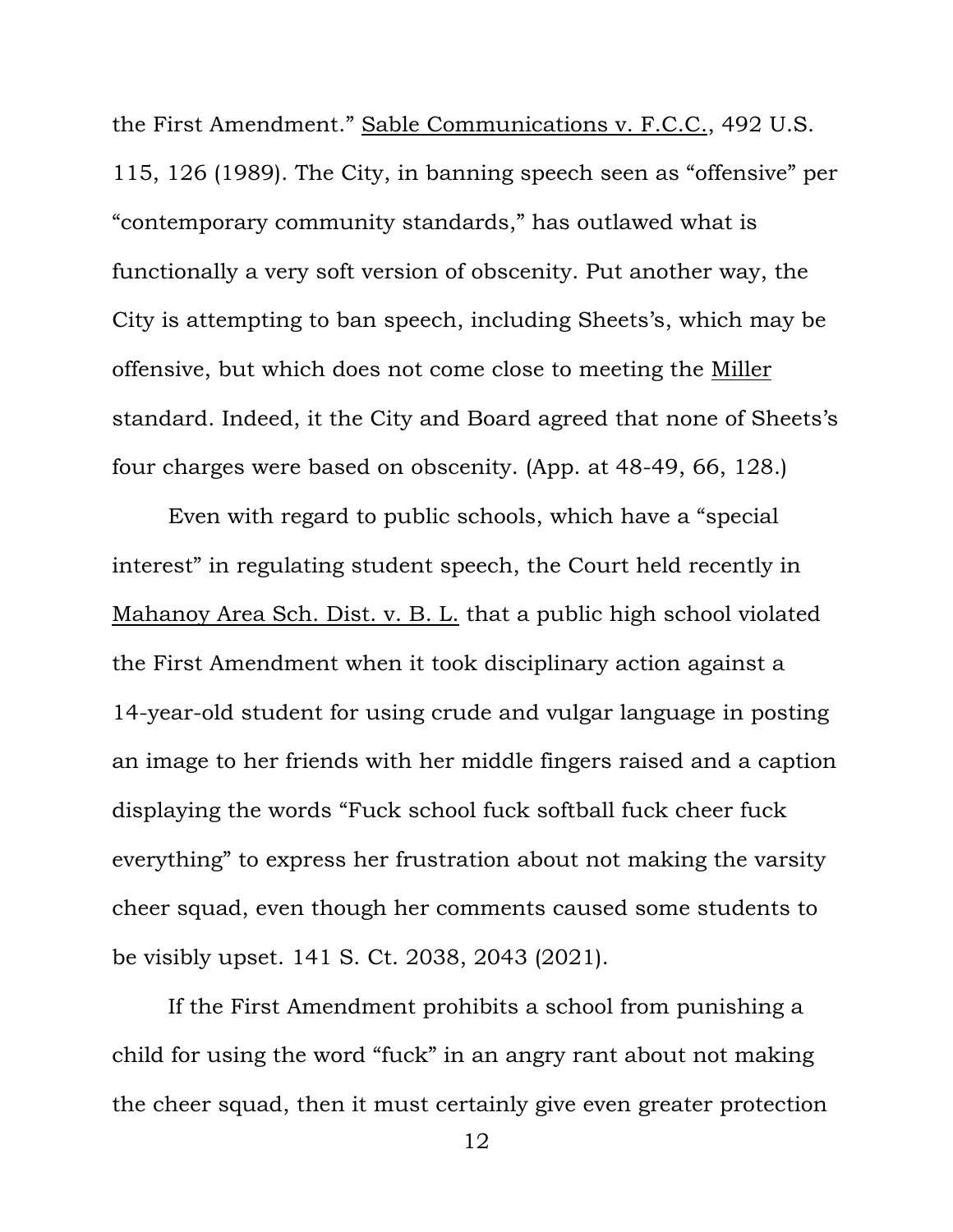from punishment to an adult using the same word in political speech when protesting the government. The City's prohibition is thus more stringent than would be allowed even by a school, which is specifically exempted from certain First Amendment constraints on its students. Although the City might try to argue that the Ordinance has a specific focus on protecting children under 17 years of age from offensive speech (App. at 169-70), that does not justify violating the Constitution, and the Court made clear in Mahanoy that such children have a constitutional right to use offensive language themselves in communicating with other children. Therefore, any attempt by the City to justify and salvage its Ordinance on such a ground must also fail.

Since the indecent speech provision of the Ordinance bans speech which the Court has said is protected, and since the City's definition for proscribing that speech extends well beyond the definitions provided by the Court for the proscription of obscene speech, the provision unconstitutionally infringes on protected speech and cannot be enforced.

### **b. The Ordinance as applied to Sheets is unconstitutional because it is viewpoint discriminatory in violation of the First Amendment.**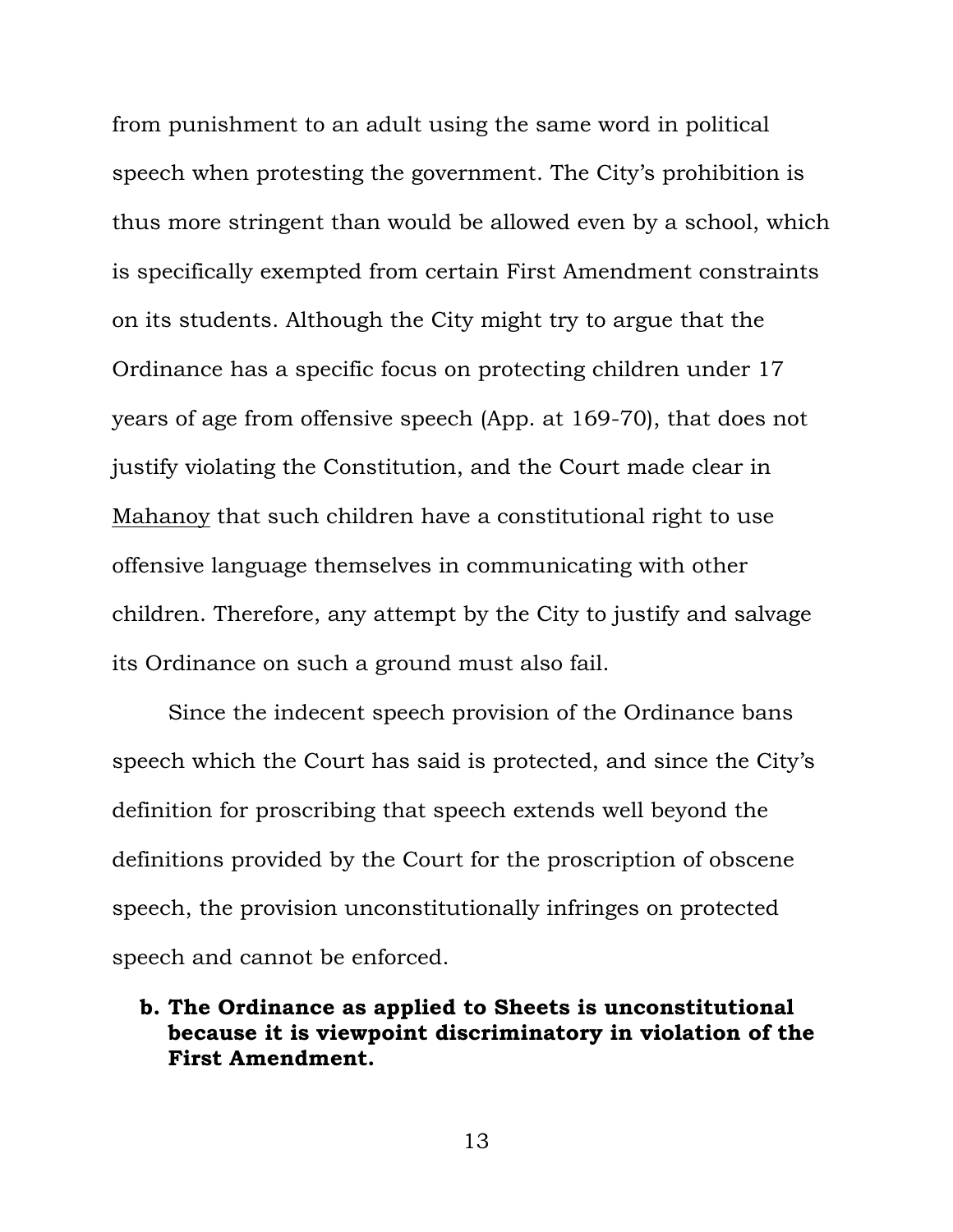The Ordinance also should not be enforced against Sheets because it is viewpoint discriminatory in contravention of the First Amendment. As a general proposition, "the Government may not discriminate against speech based on the ideas or opinions it conveys." Iancu v. Brunetti, 139 S.Ct. 2294, 2299 (2019). The test for viewpoint discrimination is whether "the government has singled out a subset of messages for disfavor based on the views being expressed." Matal v. Tam, 137 S.Ct. 1744, 1750 (2017). Further, "giving offense is a viewpoint." Id. at 1749. See also Street v. New York, 394 U.S. 576, 592 (1969) ("the public expression of ideas may not be prohibited merely because the ideas are themselves offensive to some of their hearers").

In Iancu, the plaintiff attempted to register his trademark, "FUCT," with the U.S. Patent and Trademark Office (PTO). 139 S.Ct. at 2297. Since FUCT is read phonetically as "fucked," a PTO examining attorney and the PTO Appeal Board found the mark to be "a total vulgar[ity]" and thus "unregistrable" under a provision proscribing the registration of "immoral or scandalous" trademarks. Id. at 2298. The Court, however, held the provision to be facially viewpoint discriminatory because it permits approval of some marks – those "aligned with conventional moral standards" – while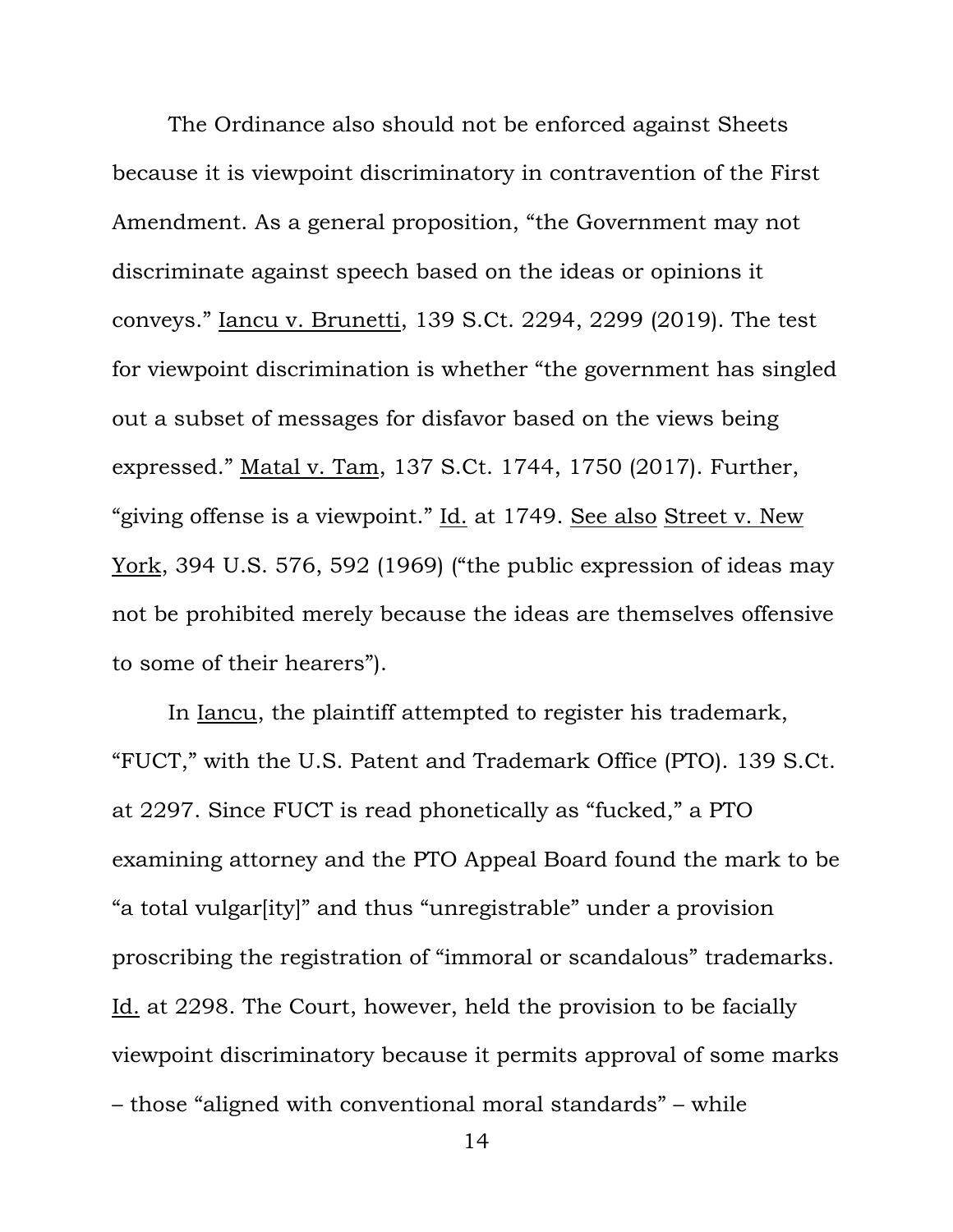rejecting other marks – "those hostile to [conventional moral standards]" – on the same topics. Id. at 2300. That is, the only difference between the approved and disapproved marks was their substantive content. Id. Therefore, the law disfavored "ideas that offend," making it viewpoint discriminatory in contravention of the First Amendment. Id. at 2301.

As with Iancu's "immoral or scandalous" provision, the City's prohibition on signs containing indecent speech is facially viewpoint discriminatory. Just as in Iancu, the Ordinance treats signs with differing views on the same topic differently. Sheets, for example, whose signs are hostile to some opinions of decency, is being penalized while the City would not punish one whose sign aligned with those standards on the same topic (e.g., the City would not punish an "I Love Biden!" sign). As in Iancu, the only difference between these two signs is their substantive content, with "ideas that offend" being disfavored by the City. This represents the City singling out a subset of messages (those that are seen as offensive) for disfavor. Therefore, the "indecent speech" provision is viewpoint discriminatory in violation of the First Amendment. See also Matal, 137 S.Ct. at 1766 (Kennedy, J., concurring) (holding as "the essence of viewpoint discrimination" the Government's attempt within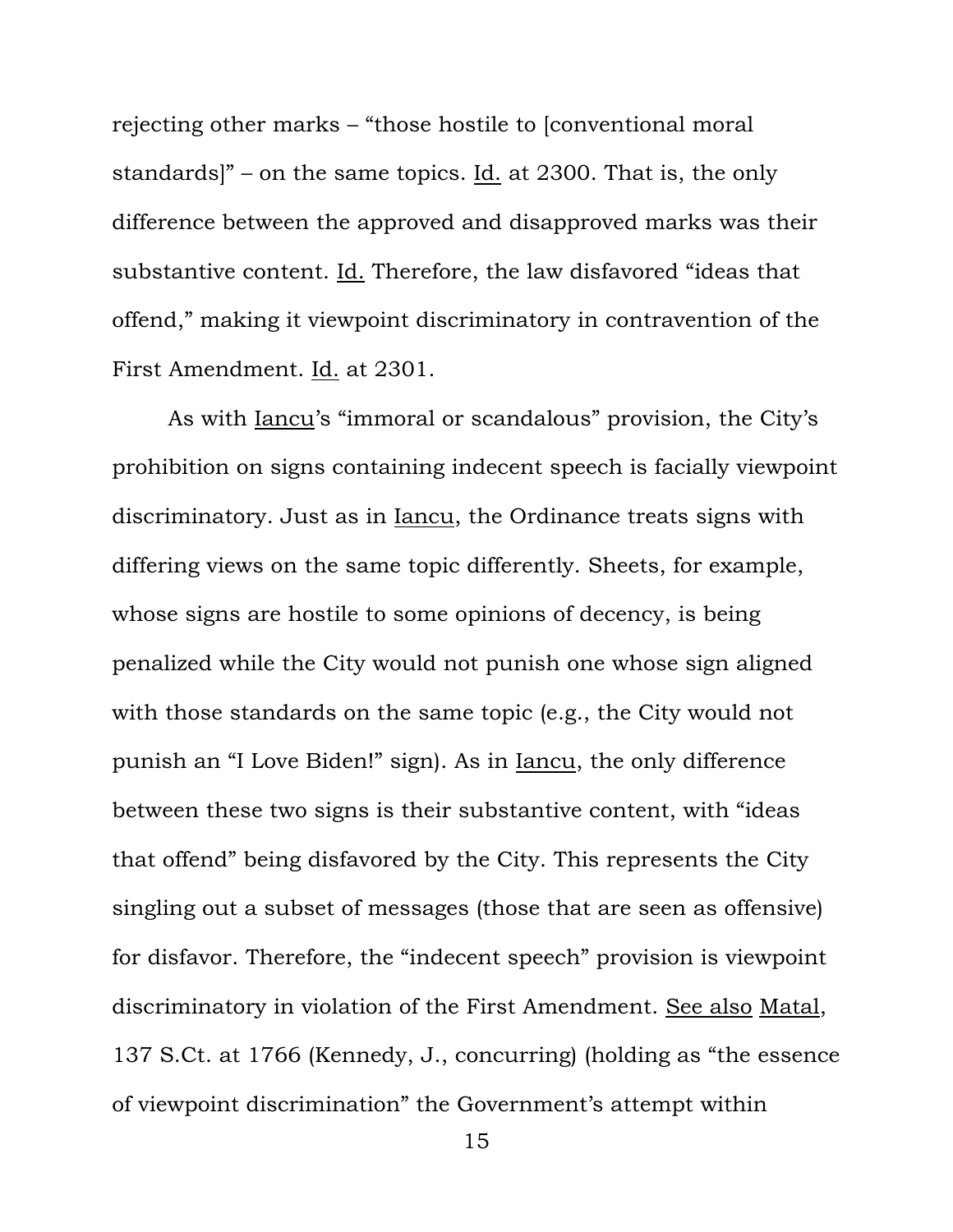certain trademark categories to disallow "derogatory" trademarks but permit positive or benign marks).

#### **c. The law is a content-based speech regulation which fails to survive strict scrutiny.**

A restriction is content-based if "on its face" it draws distinctions based on the "communicative content" of what a speaker says, or if it "require[s] 'enforcement authorities' to 'examine the content of the message that is conveyed to determine whether' a violation has occurred." McCullen v. Coakley, 573 U.S. 464, 479 (2014) (quoting FCC v. League of Women Voters of Cal., 468 U.S. 364, 377 (1984)). The same is true if a law "applies to particular speech because of the topic discussed or the idea or message expressed." Reed v. Town of Gilbert, 576 U.S. 155, 163 (2015); see also Cohen, 403 U.S. at 24 (finding restriction to be content-based where it imposed restrictions on words because of their vulgarity).

The Ordinance is thus clearly content-based. On its face, it draws a distinction based on communicative content, as content is the only thing that could distinguish indecent speech from that which is decent. The Ordinance, moreover, requires enforcement authorities to examine the content of the message to determine if a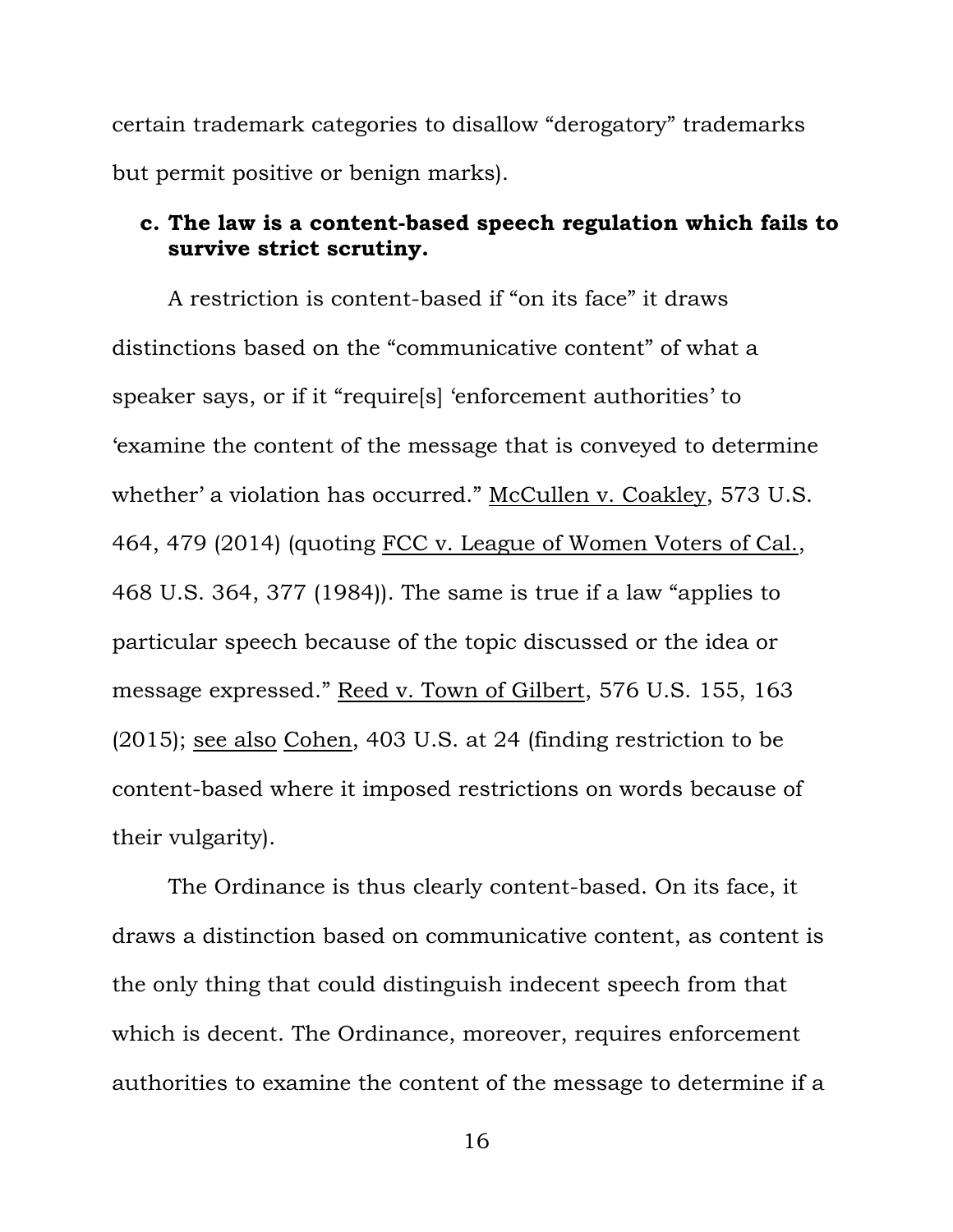violation has occurred, as one cannot know whether something is indecent without first viewing and analyzing it – i.e., examining it. Therefore, the Ordinance constitutes a content-based restriction on speech.

When a restriction is content-based, it is presumptively unconstitutional and can only be justified if it passes strict scrutiny – i.e., if it is narrowly tailored to serve a compelling governmental interest. R.A.V. v. City of St. Paul, 505 U.S. 377, 395 (1992). Put differently, the Ordinance is unconstitutional unless the City can show that the law: (1) was enacted pursuant to a compelling interest, (2) materially advances this interest, (3) is not overinclusive, (4) is the least restrictive alternative, and (5) is not underinclusive.

The City's interest is that it "wants to be able to attract families with children, and . . . protect the children from having to be faced with indecent language that the community finds to be offensive." (App. at 170.) When there are far greater dangers to children than mere words on a sign which they might not even see or be able to read, and which the children or their parents might themselves say to each other or read or hear in a variety of other places such as the television or internet, the City's interest cannot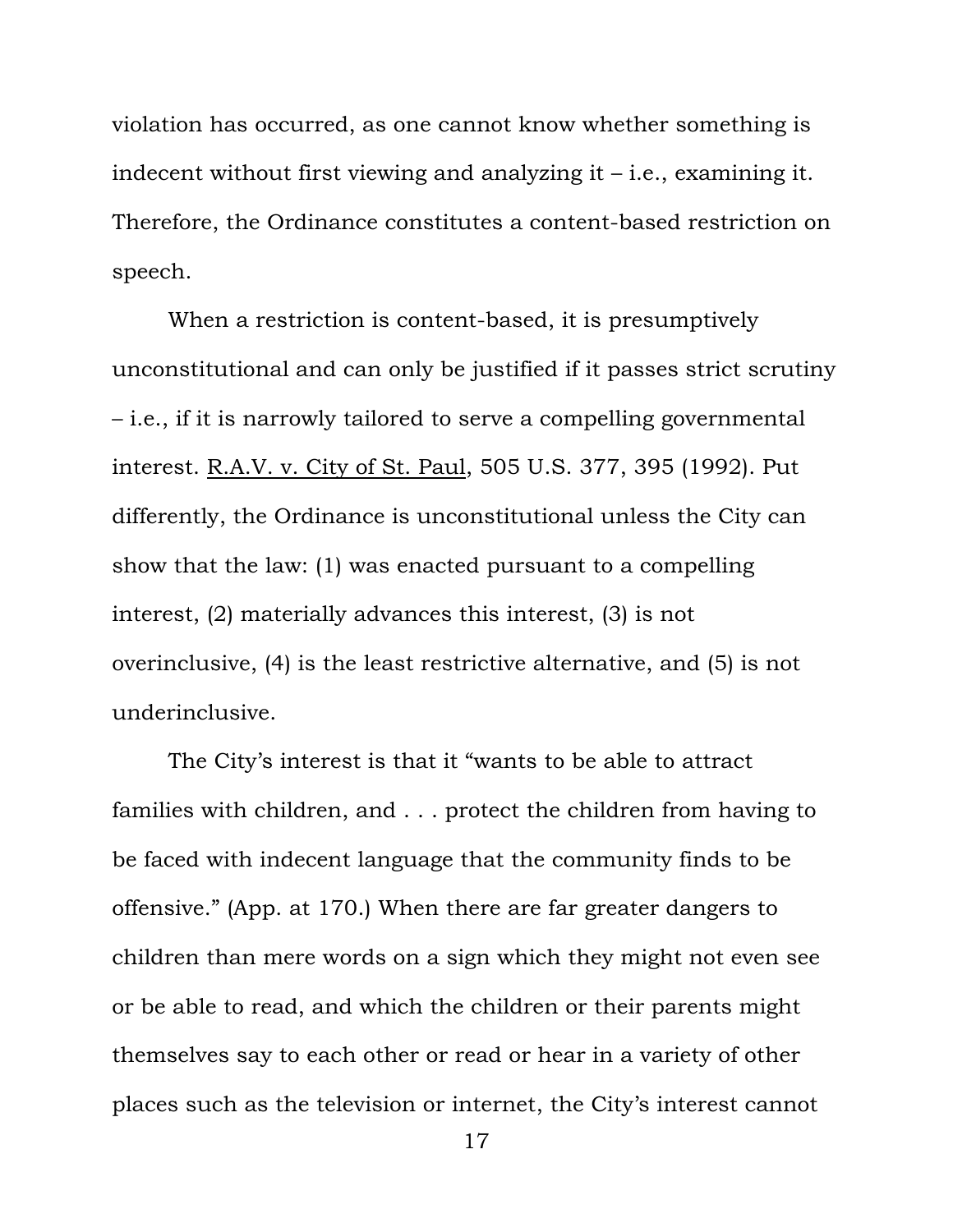possibly be sufficiently compelling to override First and Fourteenth Amendment protections by those protesting government actions, especially in light of Mahanoy which affirms children's right to use such language themselves. 141 S. Ct. at 2043.

Further, the City's means of achieving its interest is both highly overinclusive and underinclusive. The City's Ordinance is overinclusive because it not only penalizes "indecent speech" which is seen by children, but also that which is never even seen by children, as appeared to be the case here. The Ordinance penalizes indecent speech "which can *potentially* be viewed by children under the age of 17" (emphasis added) and this is all that was proven by the City. (App. at 35, 38-40, 111-14, 139, 153-54.) The effect is to have such a widespread restriction that there is no possible time or place within the City where such language can be used and not *potentially* be viewed by children.

The City's Ordinance is underinclusive as it does not prohibit people from saying those same words which it prohibits from being written on a sign or from children seeing such signs in non-public areas. Indeed, one might worry that the City will likewise expand its prohibition to begin fining parents or people playing golf (see App. at 55, 130) thousands of dollars for saying curse-words which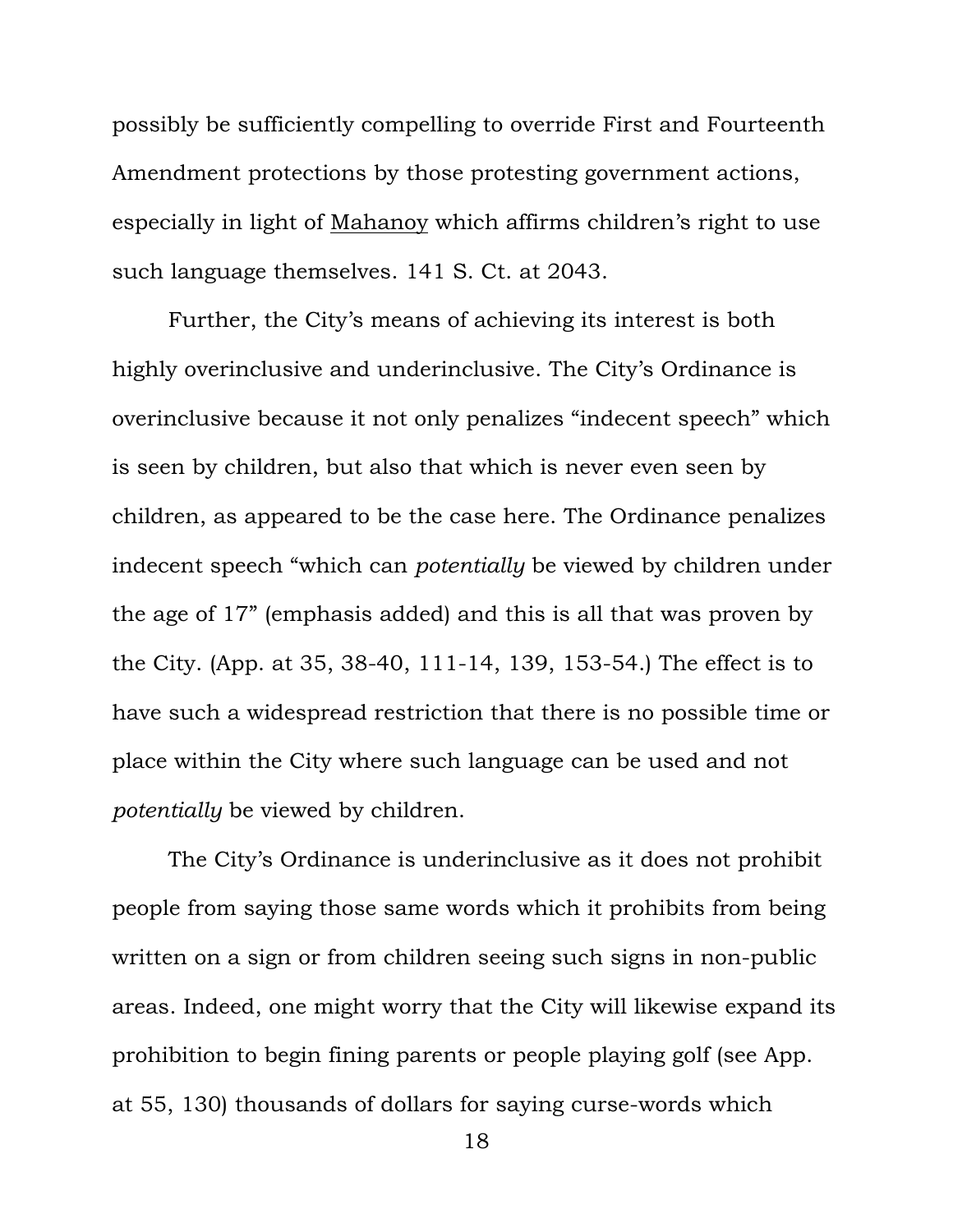children might overhear. And many families with children might not be attracted to such a city which imposes unconstitutional restrictions on speech.

Therefore, the City's Ordinance fails to meet the strict scrutiny standard, which is the City's burden to prove, and is thus unconstitutional. See Hanna, 901 So. 2d at 204.

## **d. The Ordinance is impermissibly vague because it does not provide fair notice, encourages arbitrary enforcement, and is overbroad.**

There are three ways in which a statute can be impermissibly vague: (1) failure to provide fair notice of prohibited conduct, (2) encouragement of arbitrary and discriminatory enforcement, and (3) overbreadth that leads to impingement on First Amendment freedoms. Grayned v. City of Rockford, 408 U.S. 104, 108-109 (1972). The Ordinance is vague in each of the three aforementioned ways.

## **1. The Ordinance does not provide fair notice because its definition of indecent speech is subjective and thus uncertain.**

As the Supreme Court has repeatedly recognized, "it is a basic principle of due process that an enactment is void for vagueness if its prohibitions are not clearly defined." Id. at 108. Clarity of law is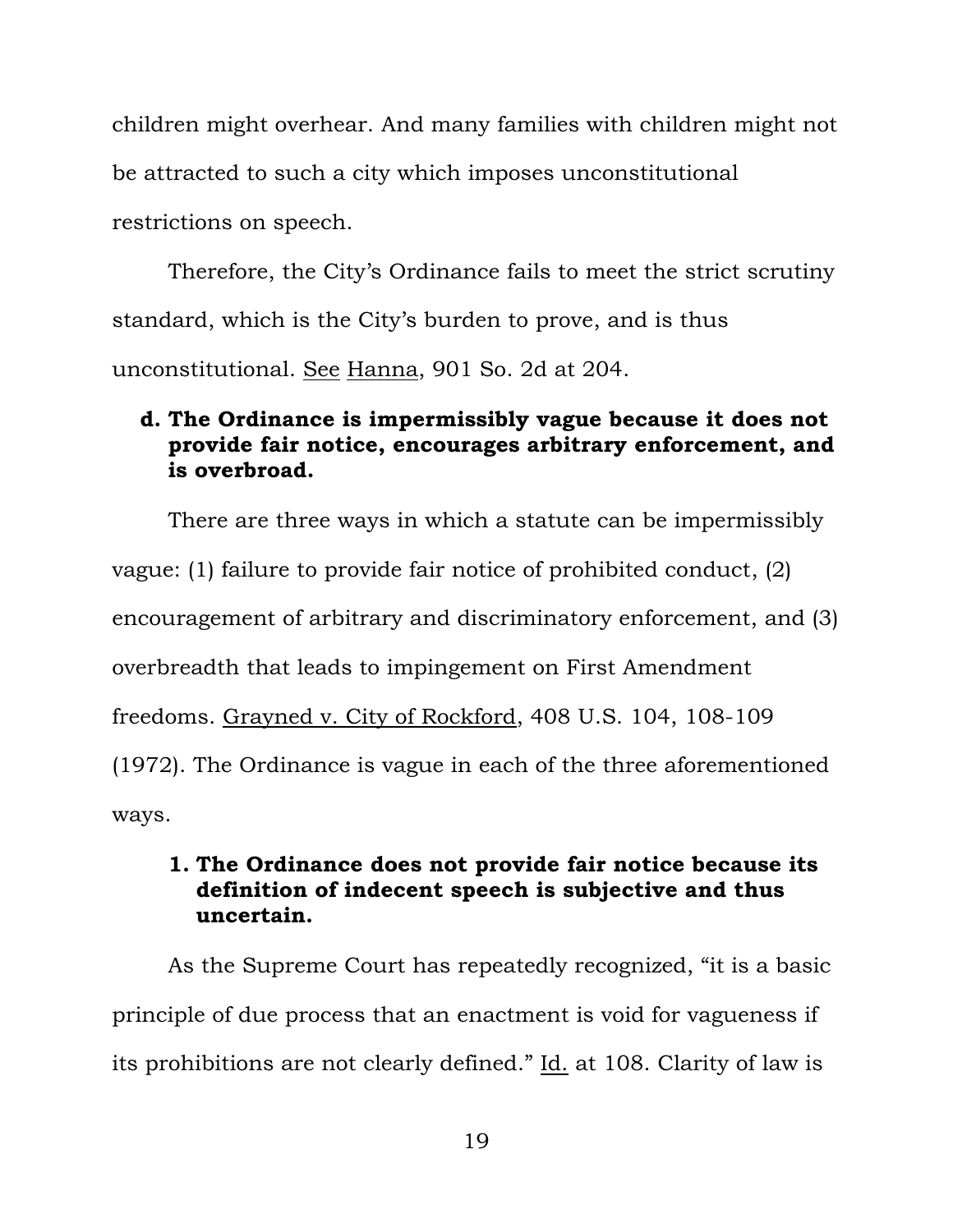foundational because "we assume that man is free to steer between lawful and unlawful conduct," which requires that laws be sufficiently clear to give "the person of ordinary intelligence a reasonable opportunity to know what is prohibited, so that he may act accordingly." Id. A vague statute, with uncertain definitions and ambiguous words susceptible of multiple reasonable interpretations, "may trap the innocent by not providing fair warning." Id.

The Ordinance's indecent speech provision fails to provide fair notice because it does not give people a reasonable opportunity to know what is prohibited. The proscription on indecent signage is more specifically a ban on descriptions of sexual or excretory activities that are "offensive as measured by contemporary community standards." Code of Ordinances, ch. 26, §11.4(32).

It is uncertain which words could be considered to describe a sexual or excretory activity or organ. In Miller, the Court, in formulating a definition for proscribable obscenity, required that an obscenity describe "sexual conduct *specifically defined by the applicable state law*" (emphasis added) in order to be banned. 413 U.S. at 24. Their rationale was avoiding the very problem that endures here: no one can know how the City will define a sexual or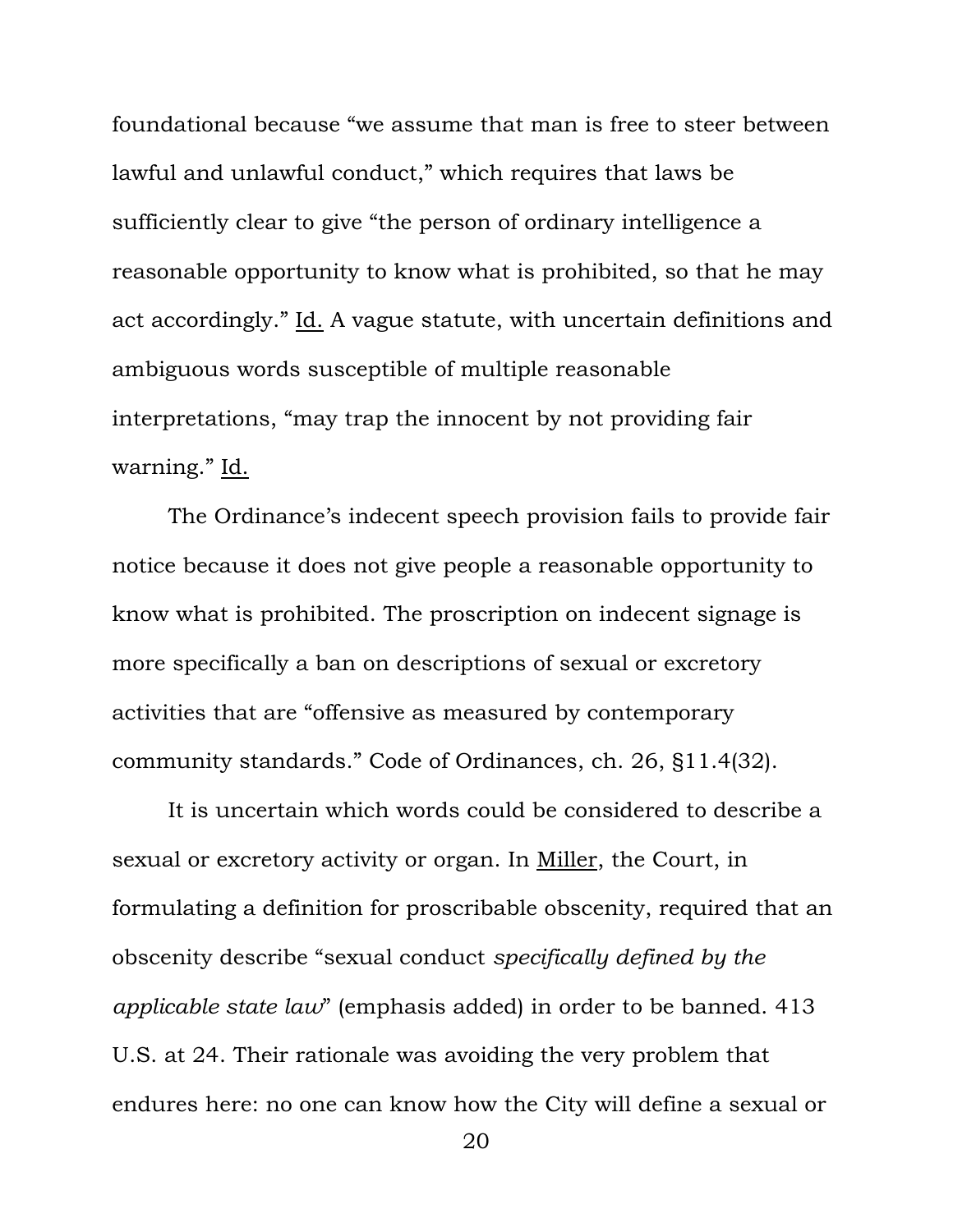excretory activity. The case at bar aptly demonstrates this, as "Fuck [a person at whom one is mad]" would not be interpreted by most in the sexual manner which the City has chosen to interpret it. And Sheets's "Fuck Policing 4 Profit" t-shirt, which formed part of the basis for two of his four charges, cannot possibly be interpreted to have a sexual meaning since policing for profit is an activity and not a person or an object.

Moreover, it is not at all clear that "offensive as measured by contemporary community standards" provides a commonly or consistently understood standard of conduct. It is difficult to pin down precisely which standards prevail in a community. On one side, some believe that they have a right to be free from indecency; on the other, some believe that the right to sharply and unpleasantly criticize elected officials is what makes America worth defending. Even the Board itself was not unanimous in its decisions to find Sheets in violation of the Ordinance. (App. at 106-07, 133, 149-50, 173-74.)

Punta Gorda is thus divided between at least two camps whose views on this issue are irreconcilable; one or the other must prevail in the Ordinance's application. Given this, residents are only likely to have notice toward which standard the law will be applied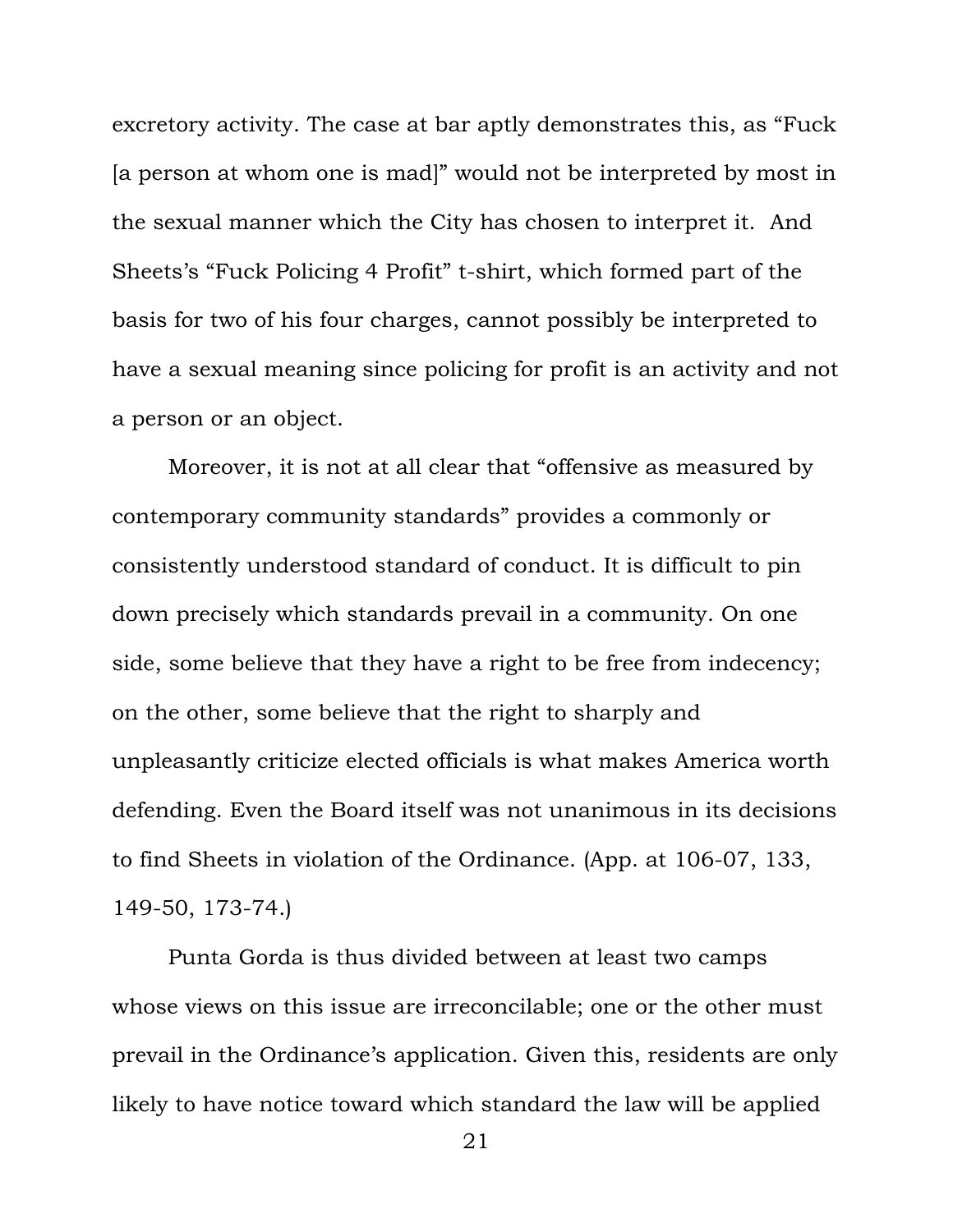if they can correctly guess the moral or political proclivities of the responding police officer and the current members of the Board which can change over time.

The City claims that the members of the Board represent the community standards. (App. at 97, 104.) But even here, some of the Board members expressed that they could not determine the contemporary community standards, which one member characterized as "a very vague concept." (App. at 12-14, 65-66, 132- 33.) And another Board member seemed to admittedly apply different standards to his personal life when golfing from the standard he imposed on Sheets. (App. at 55, 130.)

But it is not just residents of the City who are subject to being penalized for violating the Ordinance. The City acknowledged this discrepancy when it stated that "[the Board members] know what is offensive and what is not offensive in our community. It may be less offensive elsewhere." (App. at 97.) If it might be less offensive elsewhere, then travelers and visitors to the City cannot possibly have fair notice of what "is offensive as measured by contemporary community standards," which the City claims is represented by the Board's nonunanimous majority decision.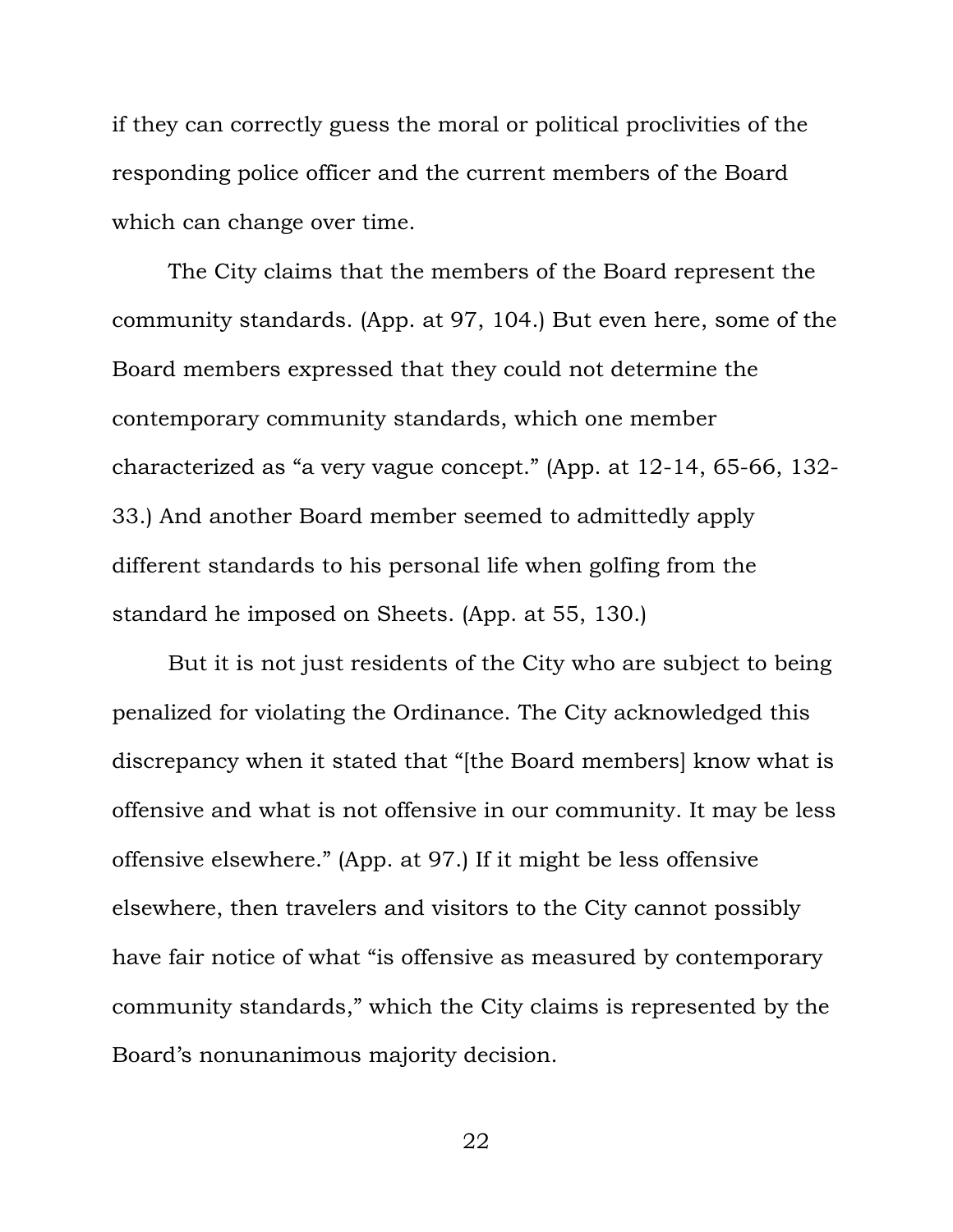Thus, the Ordinance does not provide fair notice. The uncertainty inherent in measuring an offense according to contemporary community standards, along with the greater-yet uncertainty in how sexual or excretory activities and organs will be defined and applied, deprives people of fair notice in the operation of the Ordinance's indecent speech provision. The Ordinance thus violates due process and cannot be enforced.

#### **2. The Ordinance's indecent language provision is impermissibly vague because its undefined terms create a high probability of inconsistent enforcement.**

One historical ideal of the United States has been the prevention of "arbitrary and discriminatory enforcement" of the law. Grayned, 408 U.S. at 108. To ensure this, "laws must provide explicit standards for those who apply them." Id. A vague law violates equal-application ideals (and thus fails to provide due process) because it "impermissibly delegates basic policy matters to policemen, judges, and juries for resolution on an ad hoc and subjective basis" – a form of resolution carrying "attendant dangers of arbitrary and discriminatory application." Id. at 108-09.

The Ordinance provides those who apply it with at best ambiguous standards. As already mentioned, owing to an improper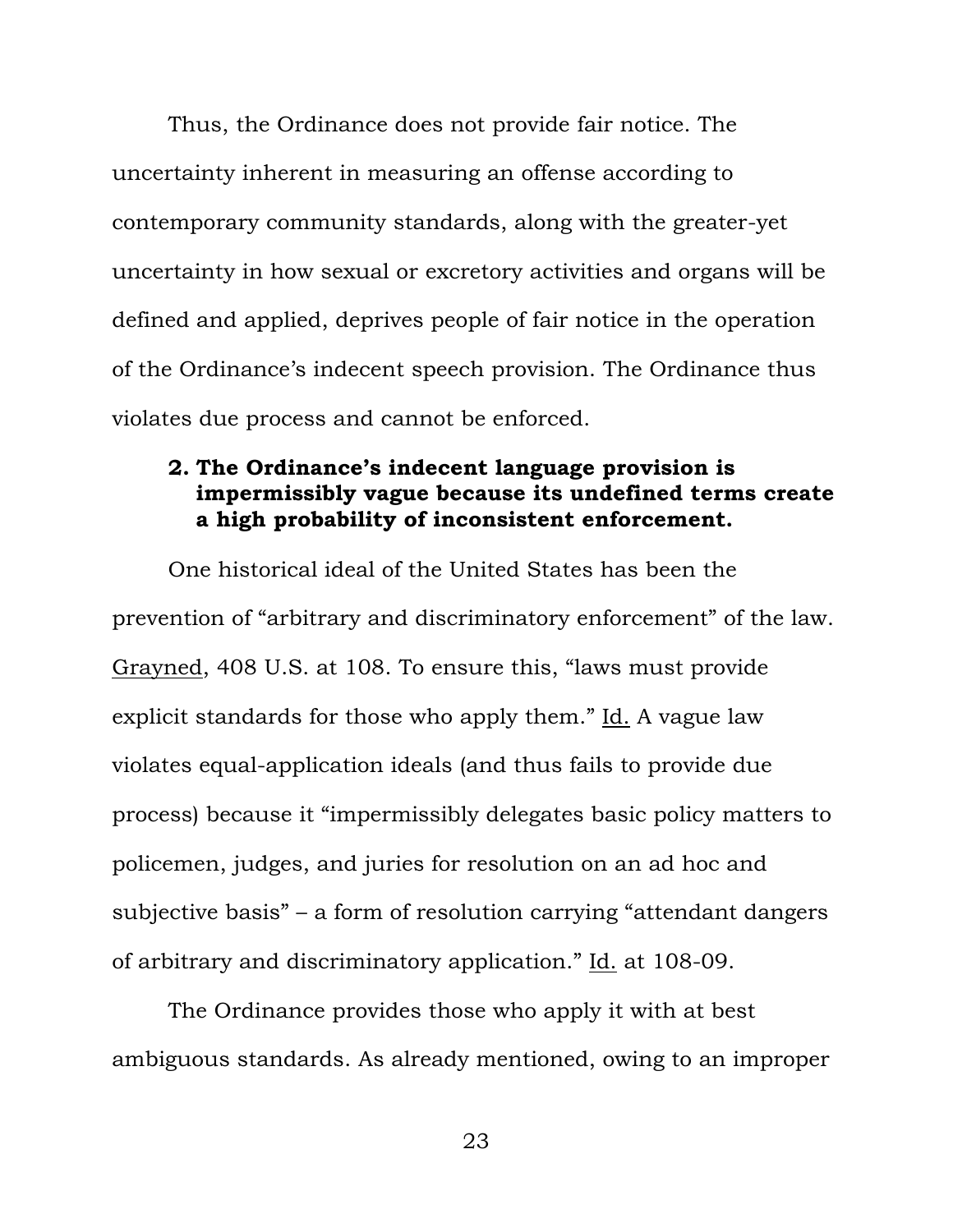lack of definition, it is unknown to the public how the City plans to define sexual or excretory activities or organs and apply those terms for purposes of enforcing the Ordinance. Because there is no definition of these terms, arbitrary enforcement is assured: each officer will have no choice but to implement their own sense of what constitutes a sexual or excretory activity or organ. Some officers, therefore, might try to argue that Sheets's displayed language describes sexual activity; while others, who apply the colloquial use of the terms, would not view it as a sexual allusion. The same problem inheres in officers deciding what is offensive on the basis of community standards.

This type of broad vagueness has been held unconstitutional, both by the U.S. Supreme Court and by the Florida Supreme Court, which wrote in a 1976 decision that, "[c]onsistently with the United States Supreme Court's decisions, nobody can be punished under a statute purporting to outlaw spoken words, if the statute would be unconstitutional as applied to anybody." Spears v. State, 337 So. 2d 977, 980 (Fla. 1976). Whether the words are spoken or written makes no difference to one's First Amendment right to freedom of speech. Because the lack of definition creates a high probability of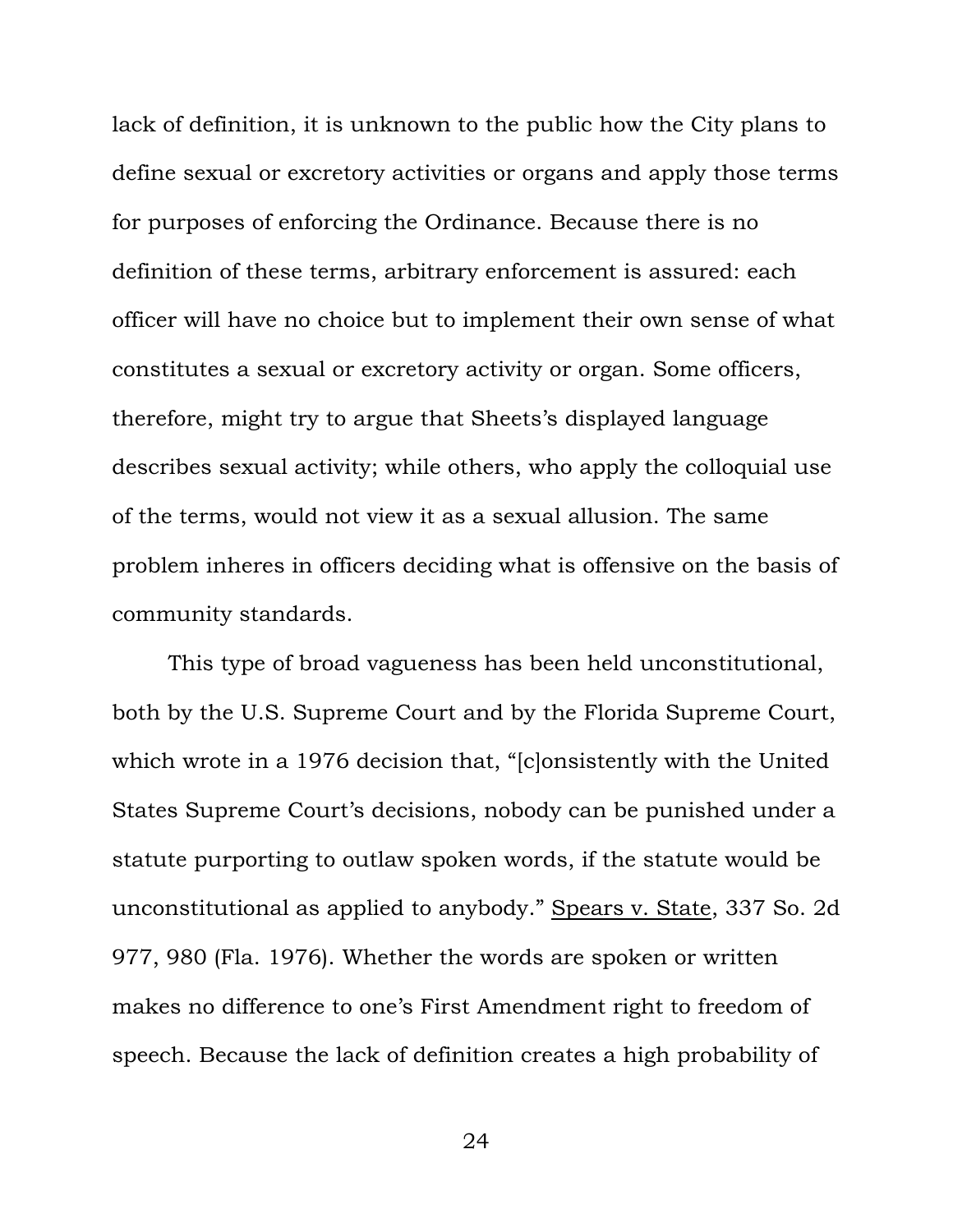inconsistent enforcement, the Ordinance's provision is impermissibly vague.

### **3. The provision is overbroad because its uncertain meanings will cause some residents to preemptively self-censor their constitutionally protected speech.**

Vague statutes are overbroad when they cause the preemptive self-silencing of speakers whose messages would be entitled to constitutional protection. Reno v. ACLU, 521 U.S. 844, 874 (1997). This is especially worrisome where a vague statute "abut[s] upon sensitive areas of basic First Amendment freedoms," since it will thus operate "to inhibit the exercise of [First Amendment] freedoms." Grayned, 408 U.S. at 109 (first alteration in original) (quoting Baggett v. Bullitt, 377 U.S. 360, 372 (1964) (internal citations omitted)). Where meanings are uncertain, citizens will invariably "'steer far wider of the unlawful zone' … than if the boundaries of the forbidden areas were clearly marked." Id. (quoting Baggett, 377 U.S. at 372). A law which is overbroad in this way is impermissibly vague.

In Reno v. ACLU, Congress passed a statute making one criminally liable for sending to minors "any communication that, in context, depicts or describes, in terms patently offensive as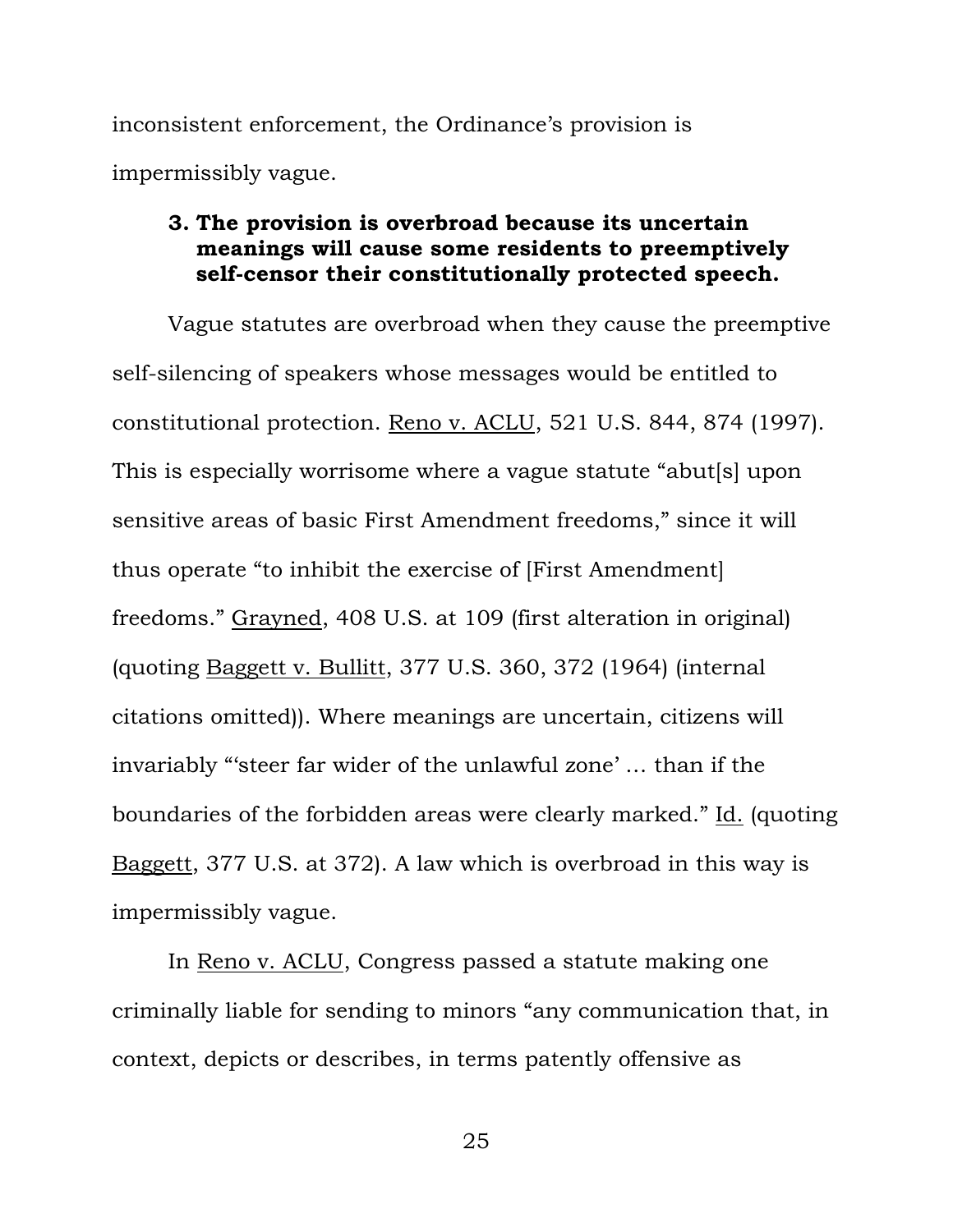measured by contemporary community standards, sexual or excretory activities or organs." 521 U.S. at 860. The Court found that, "given the vague contours of the statute, it unquestionably silences some speakers whose messages would be entitled to constitutional protection." Id. at 874. That is, because those subject to it were unsure how its vague language would be applied, they erred on the side of safety and silenced their own speech – speech which is protected under the Constitution, but which could be subject to penalty depending on how the statute is interpreted for application. Id. at 871. The statute was vague and thus functionally overbroad, making its provisions unconstitutional. Id. at 864. Importantly, the Court also held that such vagueness was made even more troublesome because the statute was a "content-based regulation" on speech. Id. at 871.

The provision at bar is nearly identical to that in Reno and as such is also impermissibly vague. Like that statute, it bans descriptions of sexual or excretory activities in a manner "offensive as measured by contemporary community standards." Code of Ordinances, ch. 26, §11.4(32). The Ordinance is actually more vague, because it, unlike the Reno statute, is not tempered by the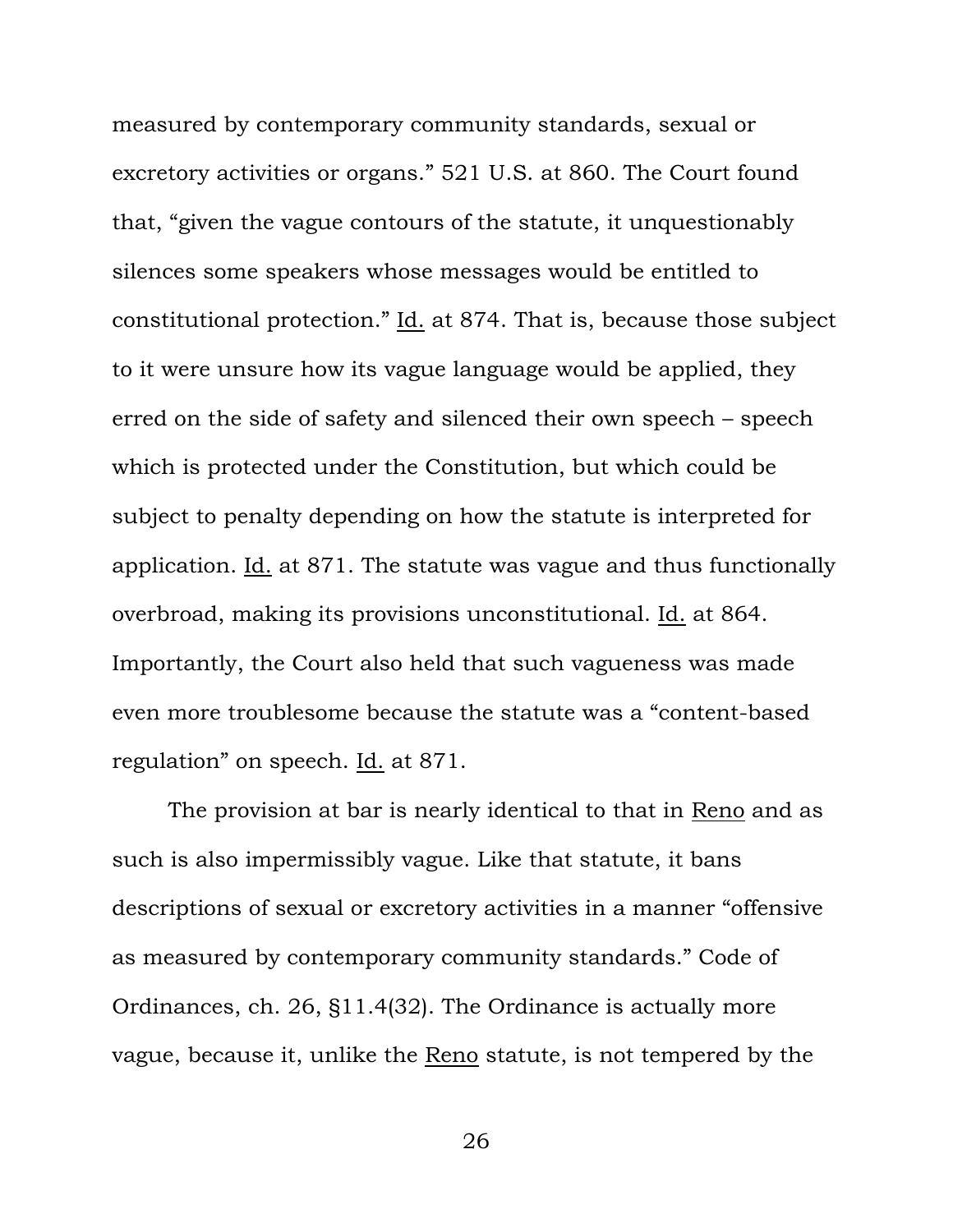requirement that the determination be made "in context." Reno, 521 U.S. at 860.

More to the point, however, it is unclear in both cases how sexual and excretory activities and organs are defined; it is also unclear in both cases how one is to interpret "offensive as measured by contemporary community standards." This lack of clarity creates uncertainty, and people will likely err on the side of personal safety, i.e., they will refrain from communicating their protected expression. As in Reno then, the Ordinance's indecent speech provision is impermissibly vague. This argument is made stronger because, as discussed above in this brief, the Ordinance is a content-based regulation of speech, which Reno held makes a statute's vagueness even more concerning. Id. at 871-872.

Additionally, the Supreme Court of Florida had held that a state statute criminalizing a person who would "publicly use or utter any indecent or obscene language" was unconstitutional on its face because it was overbroad. Spears, 337 So. 2d at 978, 980. The Florida Court stated that "'indecent or obscene' does not meet constitutional requirements, because it does not succeed in articulating a boundary between expression which is protected and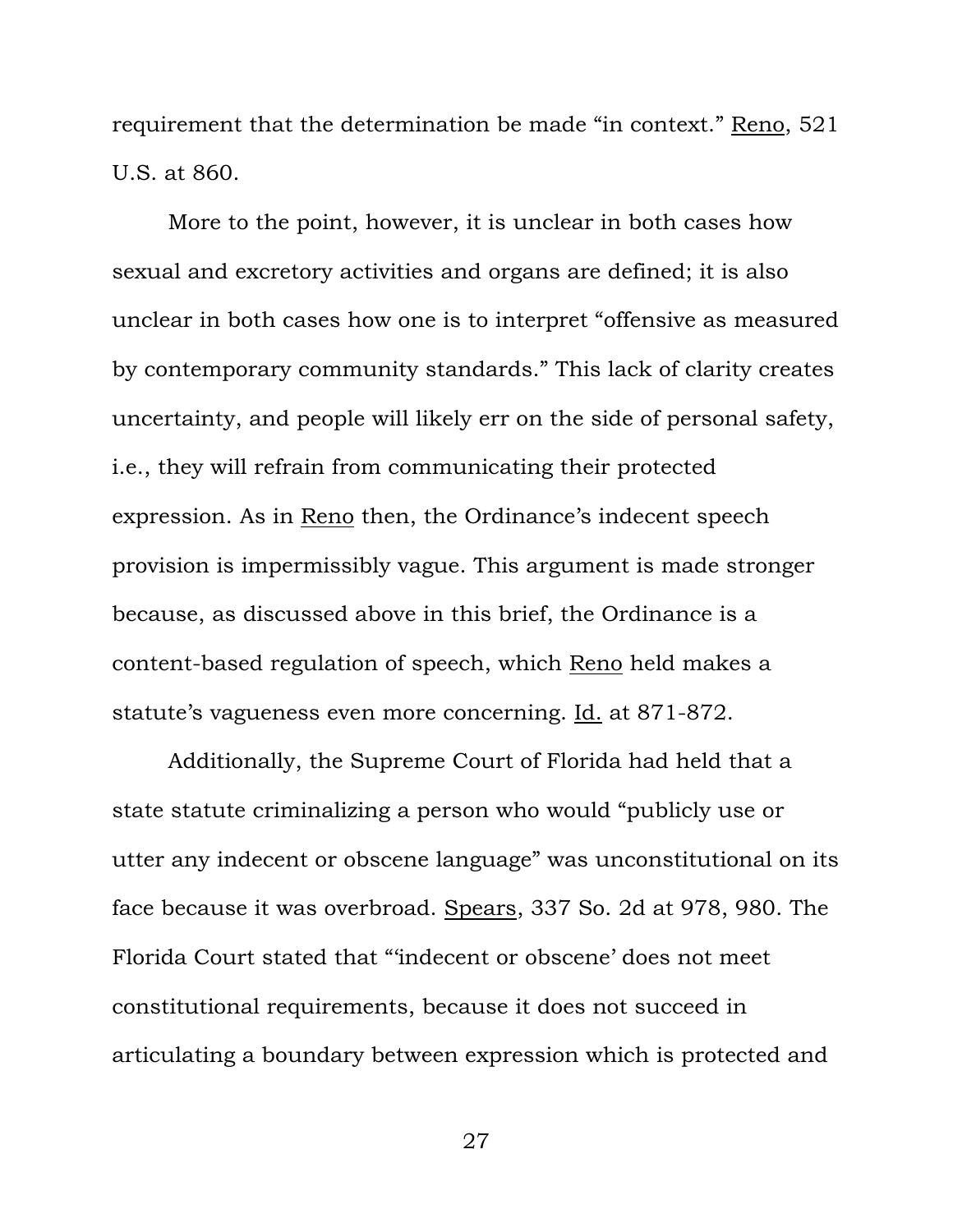expression which is not." Id. at 980-81. The Court explained and

warned that

Overbroad statutes create the danger that a citizen will be punished as a criminal for exercising his right of free speech. . . . [T]he mere existence of statutes and ordinances purporting to criminalize protected expression operates as a deterrent to the exercise of the rights of free expression, and deters most effectively the prudent, the cautious and the circumspect, the very persons whose advice we seem generally to be most in need of.

Id. at 980.

**II. The phrases Sheets displayed did not constitute descriptions of sexual activity or organs in the manner contemplated by the Ordinance, and thus the Code Enforcement Board violated the First and Fourteenth Amendments to the U.S. Constitution in applying the Ordinance to Sheets when it found him in violation.**

There is no dispute as to Sheets's actions or the language he displayed. So, whether Sheets actually violated the Ordinance depends on an interpretation and application of the terms in the Ordinance. "When the facts are not in dispute, the application of law to those facts is reviewed de novo. To the extent resolution of an issue requires statutory interpretation, review is de novo. In construing a statute, courts must first look to its plain language." Fortune v. Gulf Coast Tree Care, Inc., 148 So. 3d 827, 828 (Fla. 1st DCA 2014) (internal citations omitted).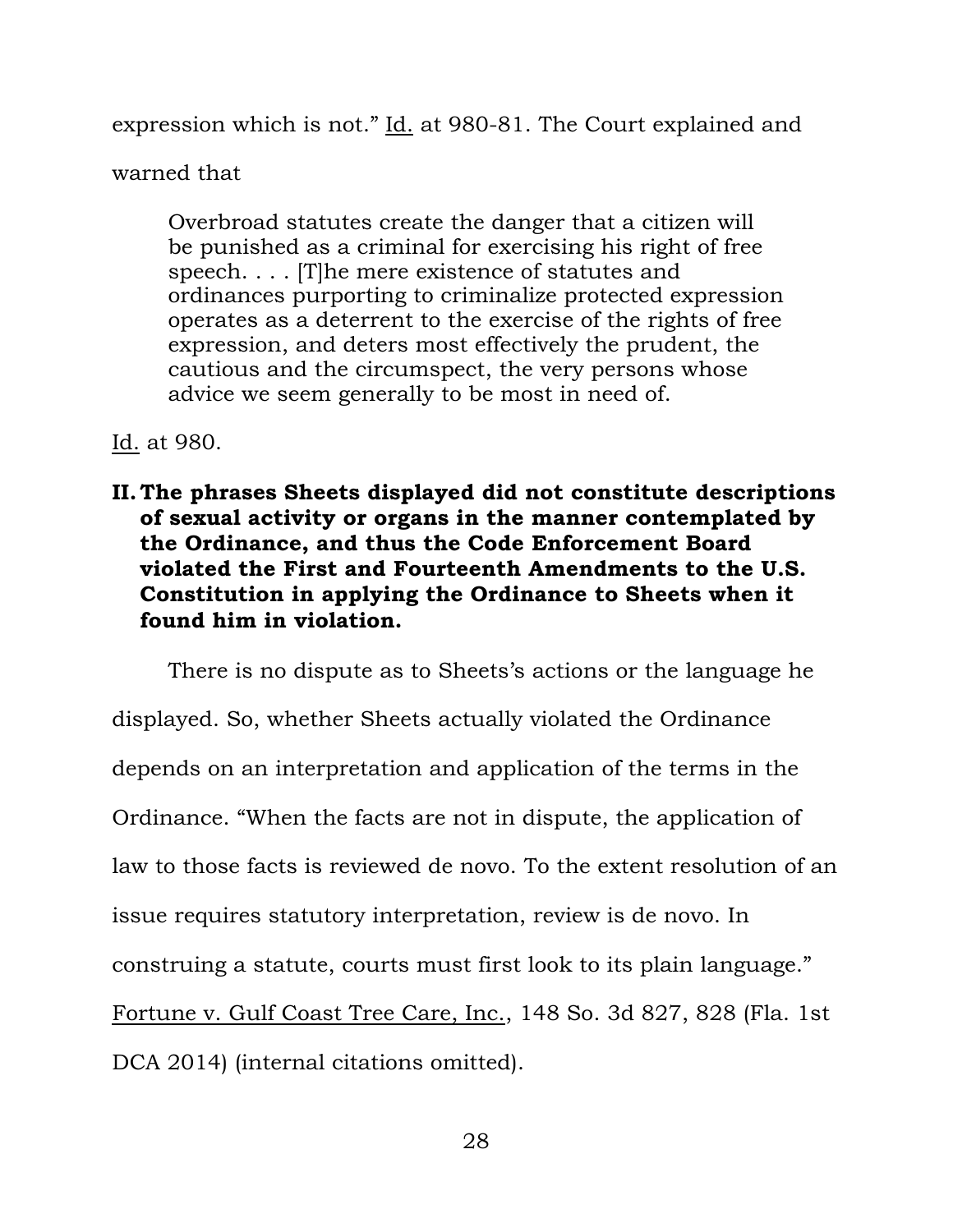Sheets was penalized for displaying language stating, "Fuck Biden," "Fuck Trump," that the City Council members are "cunts," "Fuck the Police," and "Fuck Policing 4 Profit," which the City argues are descriptions of "sexual or excretory activities or organs in a manner that is offensive as measured by contemporary community standards." This is an improper application of the Ordinance, as Sheets's language was clearly not sexual references and, in context, would not reasonably be interpreted as such.

Indeed, the "four-letter expletive[s]" chosen by Sheets are often used in a manner completely detached from the meaning which the City attributes to them (except when used on the golf course). As the Supreme Court pointed out in Cohen, 403 U.S. at 20, use of the word "fuck" in such a context cannot plausibly be considered sexual or erotic. When someone feels very strongly about an issue, as Sheets clearly does here, words such as fuck "are often chosen as much for their emotive as their cognitive force." Id. at 26. The word garners attention and can be used as a catchall word to convey "not only ideas capable of relatively precise, detached explication, but otherwise inexpressible emotions as well." Id. The same is true for the use of the word "cunt" as an insult. A strong, difficult-to-verbalize dislike of Trump, Biden, and the City's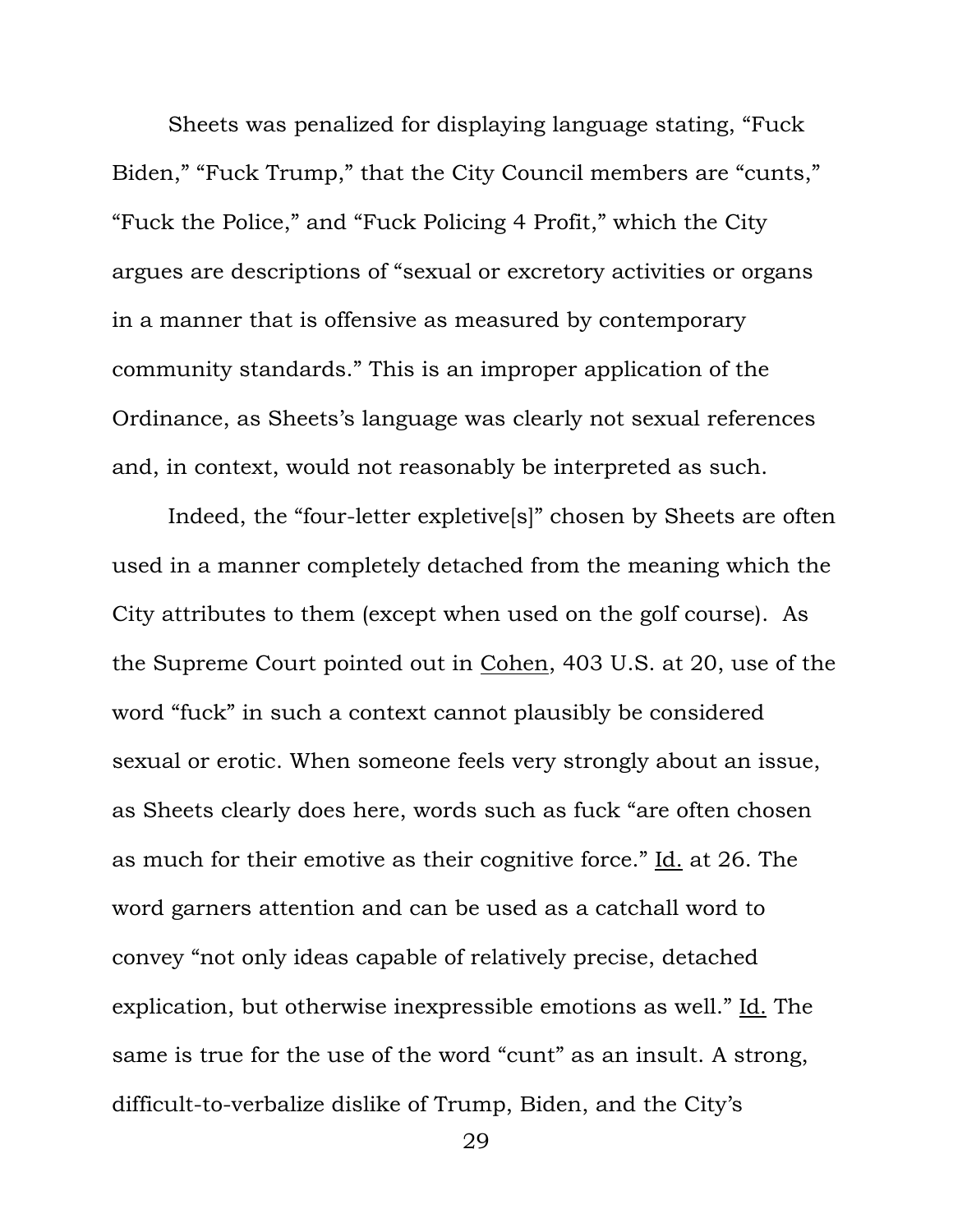decisions and police activity, rather than some completely irrelevant sexual allusion, is what Sheets meant and conveyed with his language.

Because Sheets's language does not constitute descriptions of sexual activity, applying the Ordinance's provision to Sheets violates his constitutional rights. See Baker v. Glover, 776 F. Supp. 1511 (M.D. Ala. 1991) (finding that a bumper sticker reading "1- 800-EAT-SHIT" had political value and was not reasonably interpreted as a sexual allusion); Cohen, 403 U.S. at 26 (noting that California's attempt to banish the word "fuck" from the public square raises concerns about "governments . . . seiz[ing] upon the censorship of particular words as a convenient guise for banning the expression of unpopular views"); Spears, 337 So. 2d at 981 (stressing that vulgar language "aptly characterized as 'indecent'" often lacks sexual undertones and fails to appeal to the "prurient interest"); Wood, 25 F.4th at 428 (confirming that a shirt bearing the words "Fuck the Police" is inarguably protected by the First Amendment).

#### **CONCLUSION**

For these reasons, Sheets asks this Court to find the City's Ordinance facially unconstitutional as it is in violation of the First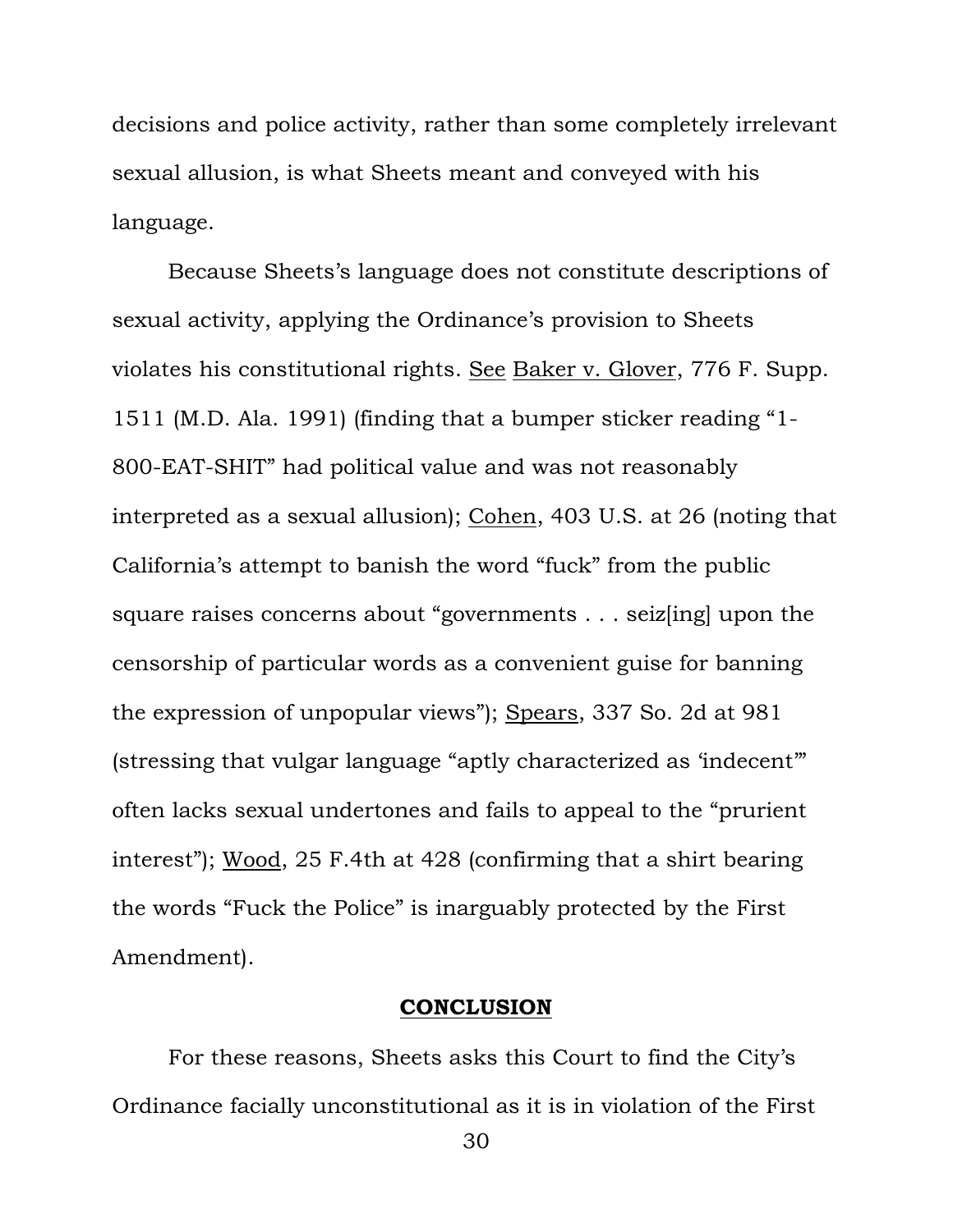and Fourteenth Amendments to the U.S. Constitution, or unconstitutional as applied to him, reverse the judgment of the Board, and vacate the four Orders finding Sheets in violation of the Ordinance.

Respectfully submitted,

/s/ Phares Heindl Phares Heindl Participating Attorney For THE RUTHERFORD INSTITUTE P.O. Box 1009 Marco Island, Florida 34145 pmheindl@heindllaw.com Florida Bar No. 0332437 239-285-5048 Attorney for Appellant